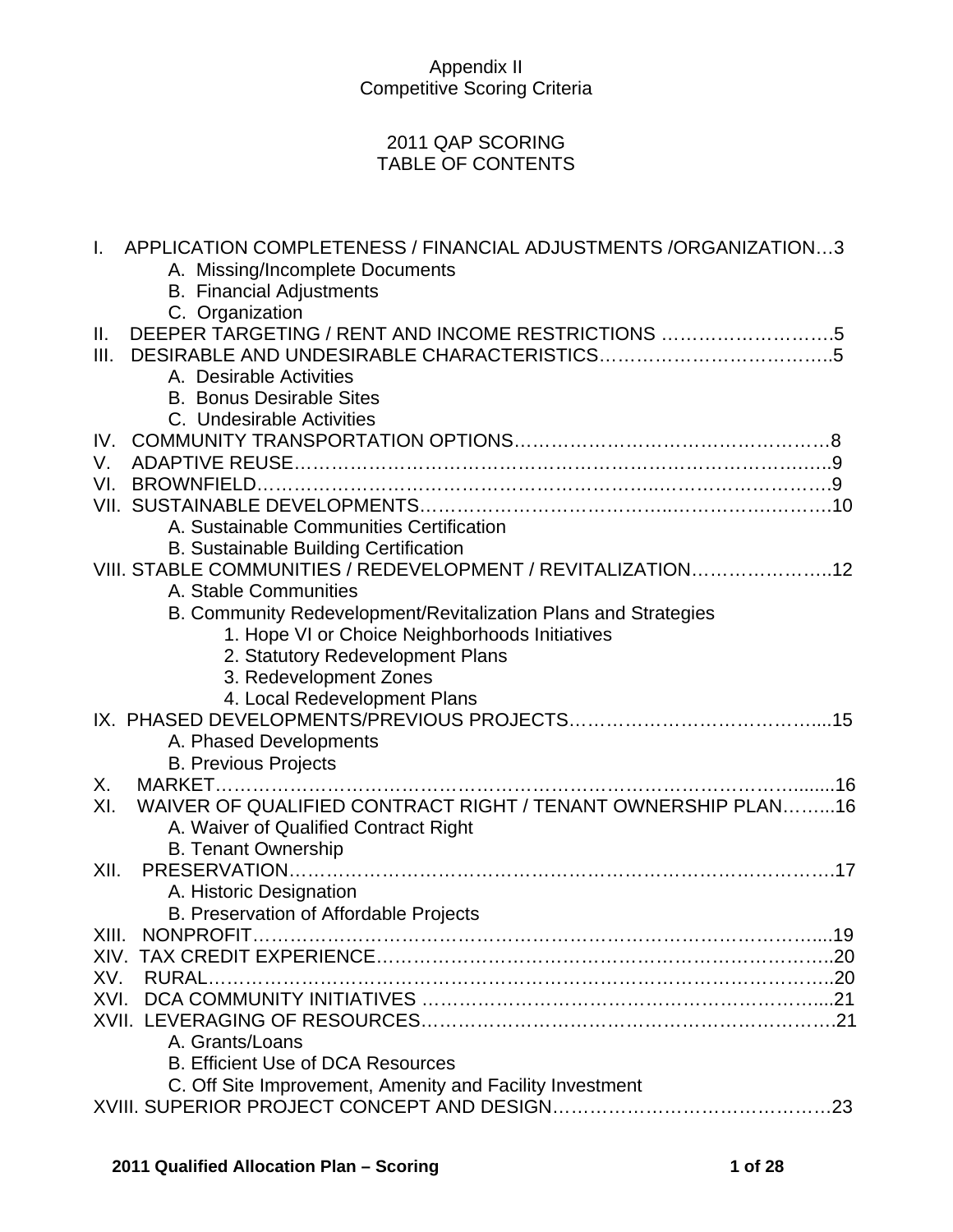|     | A. Compliance with DCA Web-Based MITAS System Requirements |  |
|-----|------------------------------------------------------------|--|
|     | B. Marketing to Tenants with Special Needs                 |  |
| XX. |                                                            |  |
|     | A. Overview of Scoring                                     |  |
|     | 1. Required Documentation                                  |  |
|     | 2. Relevant Time Period                                    |  |
|     | 3. Calculation of Point Deductions                         |  |
|     | 4. Calculation of Point Additions                          |  |

# B. Exceptions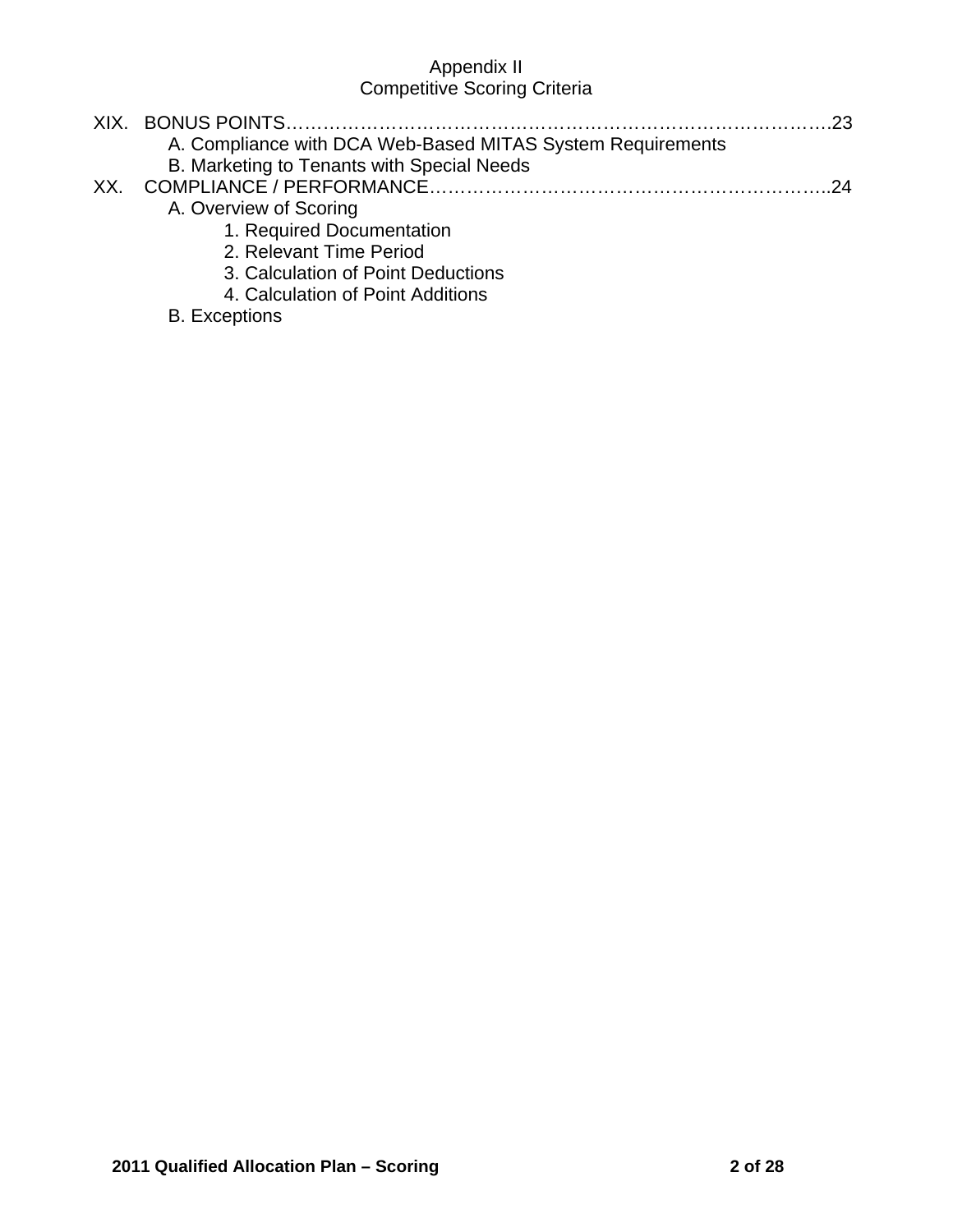#### INTRODUCTION

**Documents**: Minimum document requirements are listed after each point category. However, Applicants are required to submit all documents at Application Submission which are necessary for DCA to determine that the Application meets the criteria for points. Additional guidance will be available in the Application Tab checklist. No additional documentation or explanations can be provided after Application Submission. **DCA strongly recommends that Applicants use the comment section in the scoring workbook to fully explain the basis for points claimed in each category**.

#### **I. APPLICATION COMPLETENESS / FINANCIAL ADJUSTMENTS / ORGANIZATION 10 points**

Each Application will be awarded an initial score of ten (10) points in this category. Point deductions to that score will be made for missing, incomplete, or inaccurate documents, financial or other adjustments or unorganized submissions. There is no cap on the total number of points that may be deducted. Therefore, an application may receive a negative point value in this section.

#### *A. Missing/Incomplete Documents*

Each Submitted Application must meet DCA requirements and policies. It must include all required forms and supporting documentation. For each missing or incomplete document, one (1) point will be deducted. Points will be deducted for each document that does not have the correct number of copies as set out in the Application Instructions. (Documents that are submitted with the Application but must be modified to accurately reflect the structure of the Application will be considered an adjustment and not a missing document.)

Guidelines that will be used by DCA in scoring this section include, but are not limited to the following:

- All documents must accurately reflect the pro forma and representations made in the Application
- Each Application document must be accurate
- Only documents that were in existence prior to Application Submission day may be submitted after Application Submission with the exception of written clarifications requested by DCA
- Applications must be complete when submitted. Applicants cannot submit updated applications or new documents after the Application Submission date
- Applications that contain a significant number of missing or incomplete documents will be returned to the Applicant and be deemed a threshold failure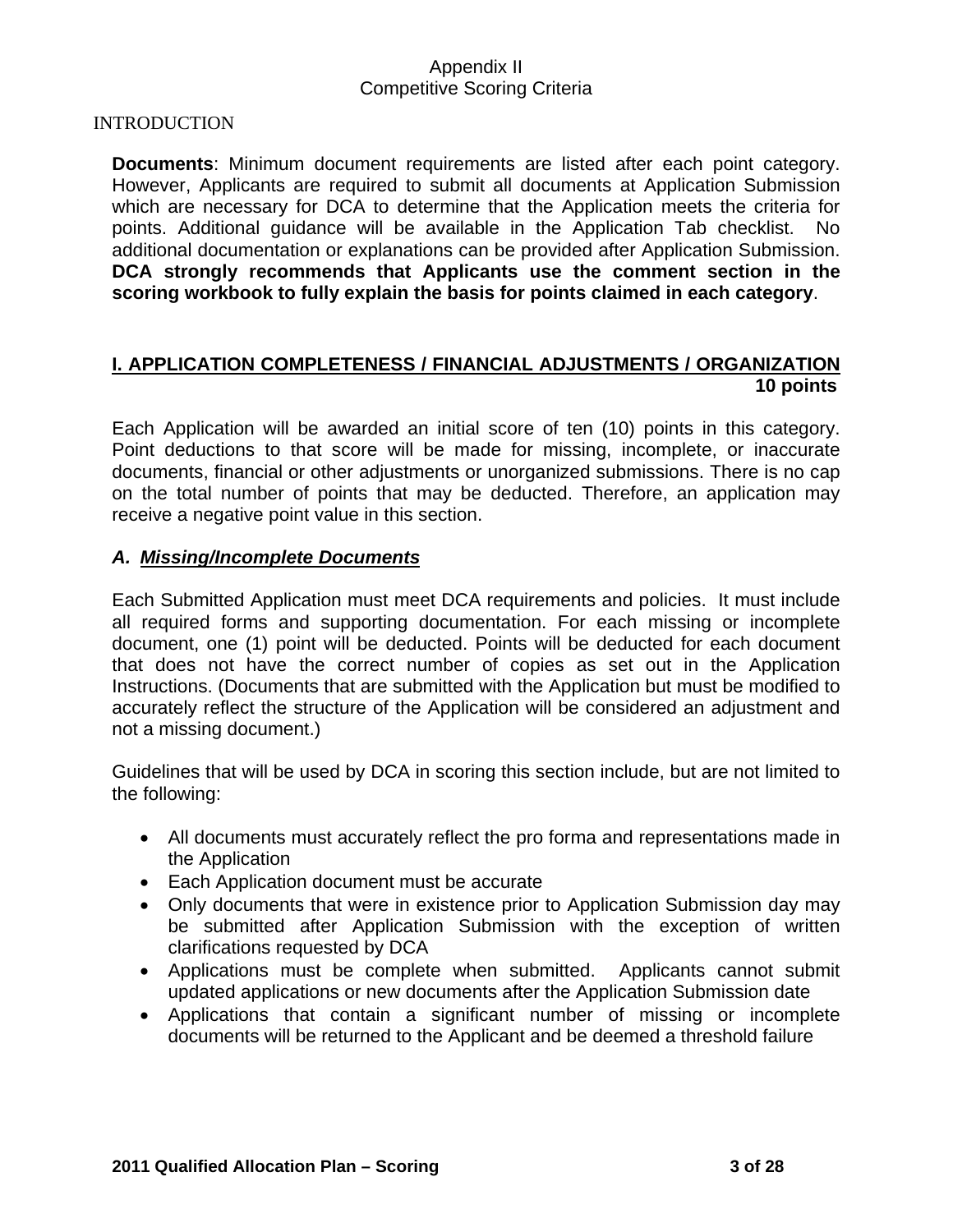## *B. Financial and Other Adjustments*

DCA may make financial and other adjustments to the Application and/or supporting documentation if the Application:

- Does not meet DCA requirements and policies
- Is inaccurate
- Does not reflect the project as structured in the Application
- Does not utilize realistic and reasonable development and operating cost assumptions

Points will be deducted for financial adjustments and revisions as follows:

1-3 adjustments and/or revisions will result in a one (1) point deduction. An additional point will be deducted for each adjustment after the first three.

Guidelines that will be used by DCA in scoring this section include, but are not limited to the following:

- DCA may make minor adjustments to a Core Application to ensure consistency with supporting documents.
- Total development cost may be increased or decreased during DCA's review if it is determined that line items are not reasonable or are not accurately reflected in supporting documents.
- Development costs may not be increased by the Applicant during DCA's review.
- Minor adjustments in the pro forma made by DCA which result in increases in line items may be allowed, but only developer fee may be utilized to cover increases in line item development costs.
- Credits may be adjusted downward for each adjustment.
- Credits will not be increased above the amount requested in the Application.
- Applicants may not request that one line item be reduced in order to increase or add another line item during the threshold clarification period.

Revisions that will not be allowed include, but are not limited to:

- Unit count and bedroom type
- Rent structure (rents may be adjusted upward or downward but the number of 50/60/market units may not be adjusted). If rents are adjusted upward, the relevant debt coverage ratio and feasibility analysis must meet DCA's requirements
- New financing sources cannot be added (with the exception of DDF to fund any financing gap)\*

 \*Minor clarification of submitted financing sources may be allowed but will be considered an adjustment.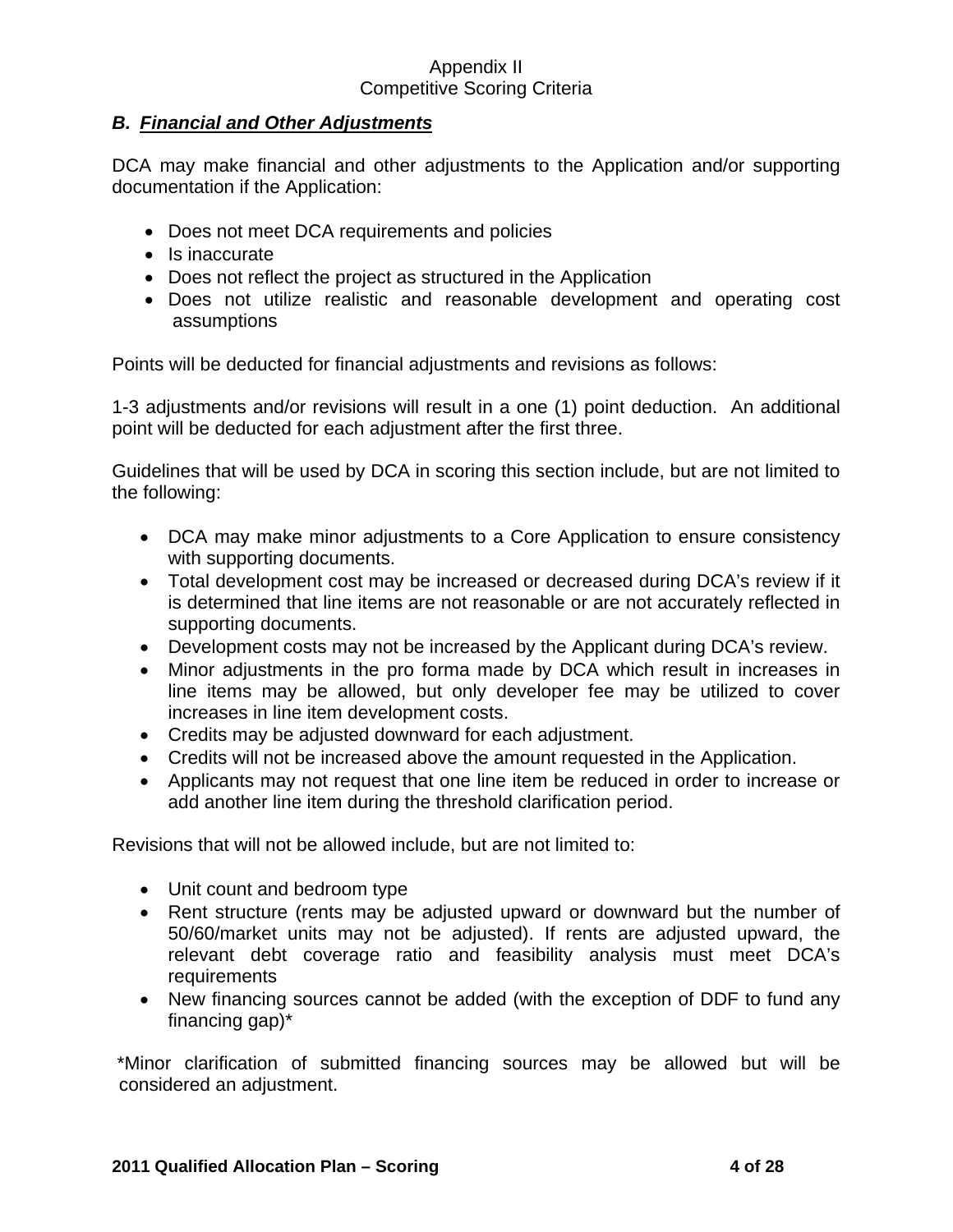Examples of financial adjustments include, but are not limited to: incorrectly calculating developer fee, additions to line item development cost, application errors that result in a change in the allowable tax credits, and/or failure to include DCA required reserves.

## *C. Organization*

Points will be deducted if the Application is not organized in the format prescribed by DCA in the QAP, Application Instructions, Tab Checklist and/or a required document is not behind the appropriate tab.

## **II. DEEPER TARGETING / RENT AND INCOME RESTRICTIONS 3 points**

Applications that agree to set gross rents and income limits for a specified number of low-income units at or below 30% of 50% AMI shall be awarded up to three points in this category. In order to qualify for these points, tenants must meet the required income restrictions for the property and the tenant portion of the rent must not exceed the 50% rent restriction.

Rent subsidies other than Section 8 must also meet the statutory requirements of the tax credit program. Owners will be required to execute restrictive covenants stipulating the number of very low rent-restricted units to be rented to very-low income households for the term of the Compliance Period or the Period of Affordability (if applicable), whichever is longer.

50% rent and income restricted units are eligible for points as follows:

| Equal to or greater than 5% and less than 10%  | 1 point  |
|------------------------------------------------|----------|
| Equal to or greater than 10% and less than 15% | 2 points |
| Equal to or greater than 15%                   | 3 points |

Percentage of deeper targeted units will be calculated based on the total residential units (common space employee units will not be included in the total residential units)**.**

### **III. DESIRABLE AND UNDESIRABLE CHARACTERISTICS 12 points**

One (1) point will be awarded for each desirable activity/characteristic category that is near a proposed site to a maximum of ten (10) points. One (1) point will be deducted from the total desirable activities score for each undesirable activity/characteristic category that is near a proposed site. A maximum of ten (10) points will be awarded in this category. The total points awarded will be determined by calculating the sum of the total desirable activity points less the total undesirable activity points. A negative total in this category will be awarded zero (0) points.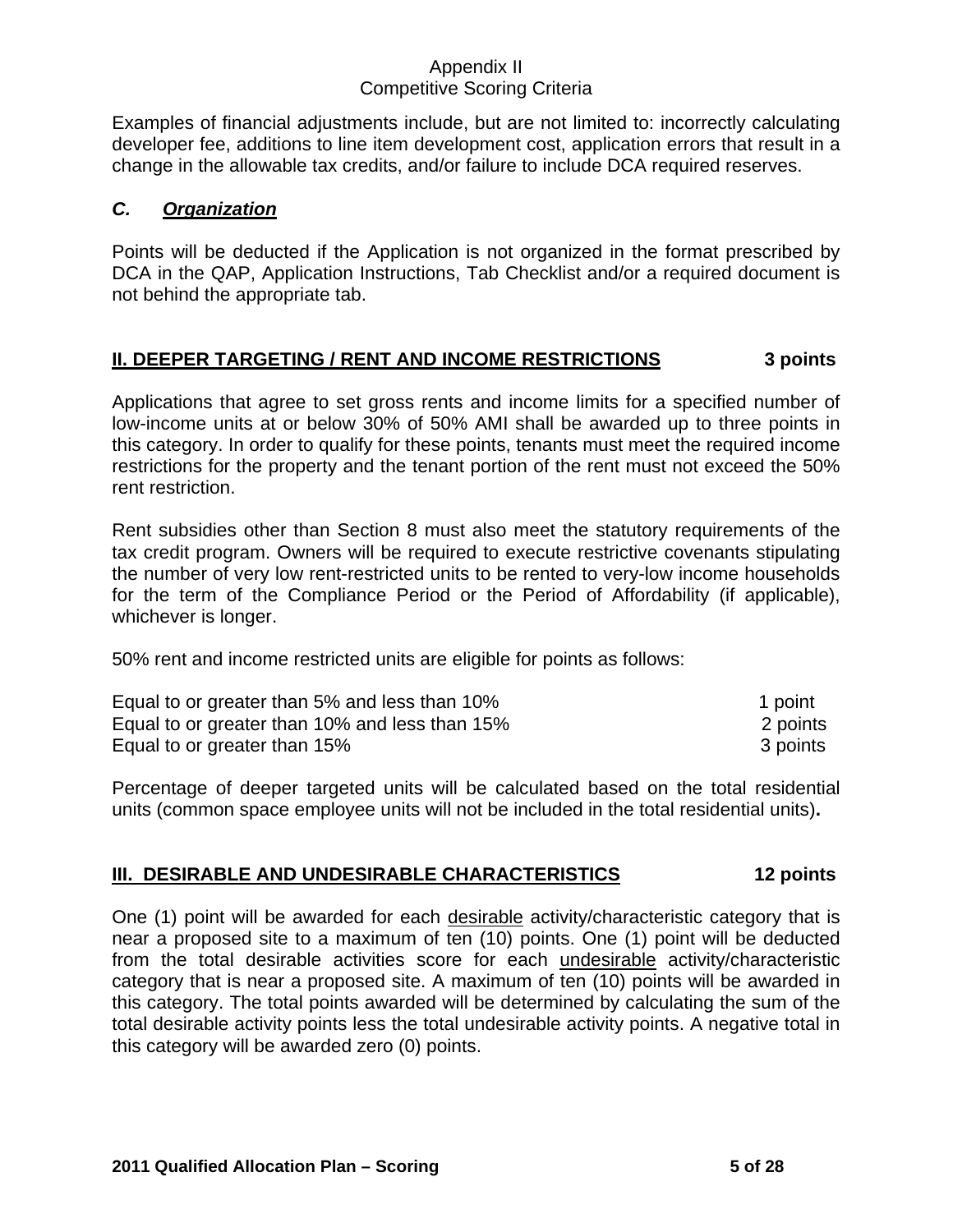For Scattered Site Projects, the perimeter of the ½ mile radius in which the noncontiguous parcels are located shall serve as the boundary of the proposed site from which the distances for determining the location of the desirable and undesirable activities shall be measured for both non-Rural and Rural sites. All desirable and undesirable activities within the perimeter of the ½ mile radius must also be noted for purposes of claiming points. Each parcel shall be reviewed individually as defined above. One (1) point will be awarded for each desirable activity or characteristic to a maximum of ten (10) points. One (1) point will be deducted for each undesirable activity or characteristic. The applicant shall calculate the total score (to a maximum of ten (10) points) for each non-contiguous parcel then add the total points obtained and divide by the number of non-contiguous parcels to arrive at the total points for this category. No rounding up, and only whole numbers may be claimed as points.

## *A. Desirable Activities*

In order to be eligible for points, the following criteria must be met:

- Only activities and/or characteristics, which are located within a 1.0 mile walking/driving distance from the proposed site in urban areas or within 2.0 miles walking/driving distance from the proposed site in Rural areas will be considered.
- Applicants must score one (1) point in five (5) different categories before they can receive points in a duplicate category.
- Each building/entity will be assigned to only one desirable category.
- Desirable activities/characteristics may include, but are not limited to the following categories:
	- − Retail stores (includes pharmacies, clothing stores, department stores, etc.)
	- − Federally insured banking institutions (ATMs are not eligible for points in this category)
	- − Recreational facilities / public parks / civic centers
	- − Grocery stores (convenience stores attached to gas stations are not eligible for points in this category)
	- − Day care services (must be licensed)
	- − School(s)
	- − Libraries
	- − Restaurants
	- − Medical facilities
	- − Churches
- Desirable characteristics that are under construction may be eligible for points if the construction site is clearly active and the new structures are above ground at the time of Application Submission.

### **B. Bonus Desirable Sites Access Access Access Maximum of 2 Points**

Two (2) points will be awarded for a bonus desirable within a 1.0 mile (rural)  $\frac{1}{2}$  mile (non rural) walking/driving distance from the proposed site. These points will only be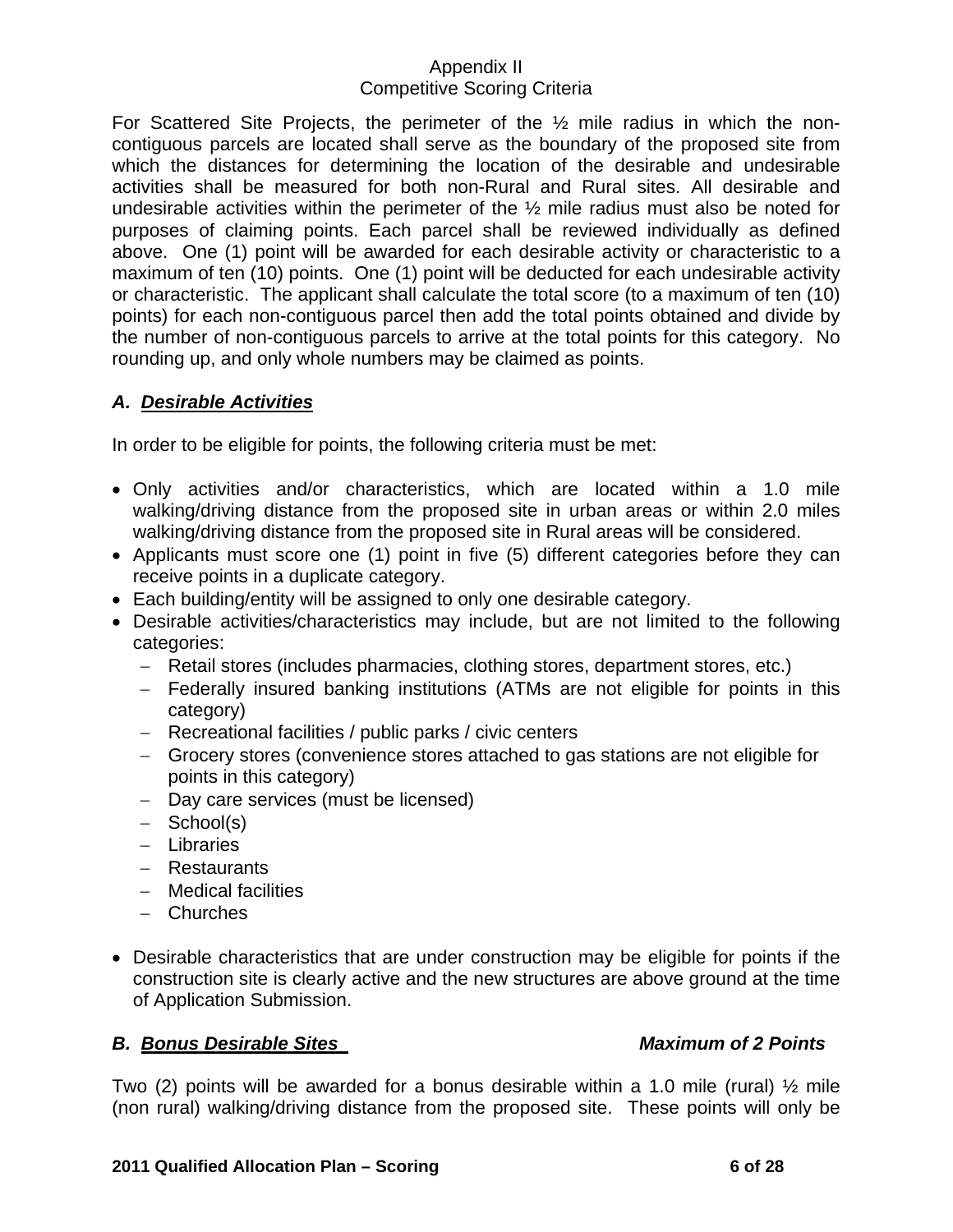awarded if the applicant scores at least 10 points on the base Desirables section above without any Undesirable deductions. The desirables in this category may not also be used to satisfy the base Desirables section above.

- National big box discount store with food center included. Examples include Wal-Mart, Target, and K-Mart
- Hospital (not outpatient centers or 24 hour emergency care facilities)
- Regional Mall (at least 50 stores leased from same landlord on same parcel of land)
- Traditional town square, county courthouse, or city hall for non metro projects

## *C. Undesirable Sites*

In determining whether an undesirable activity/characteristic is near a proposed site, the Application must consider any undesirable activity/characteristic that is located within the radius of one quarter (1/4) mile of the proposed site.

Undesirable activities/characteristics may include but are not limited to the following:

- developments that propose any new construction activities that place impervious surface including paving, sidewalks, or buildings within 100 feet of any floodplain, wetlands, perennial stream, or intermittent stream (in other words, State Waters that require a buffer according to GA EPD). Exception: stream crossings that that are covered under the USACE's Nationwide Permit.
- junkyards
- hazardous, chemical or heavy manufacturing activities, industrial development within 1 mile of the proposed site
- sources of odor
- noise (regardless of mitigation) that is 70 decibels or more at the time of Application Submission. Decibels will be calculated in accordance to HUD NAG requirements.
- sources of excessive glare from lighting on adjacent properties
- abandoned houses or buildings, unoccupied, unsecured buildings (abandoned will be determined by the following factors: broken windows, doors, unsecured, lack of maintenance, and/or evidence of loitering; unsecured means open or broken windows and doors)
- deteriorated housing or buildings where extensive defects are evident from the exterior of the building and depress an area's physical appearance, diminish living conditions and/or safety of the neighborhood and decrease the marketability of the proposed sites

One (1) point will be deducted per activity/characteristic.

## **Exceptions to undesirable deductions**

If the Applicant has knowledge at the time of Application that the conditions that make the property undesirable are temporary and that change or mitigation is imminent (i.e.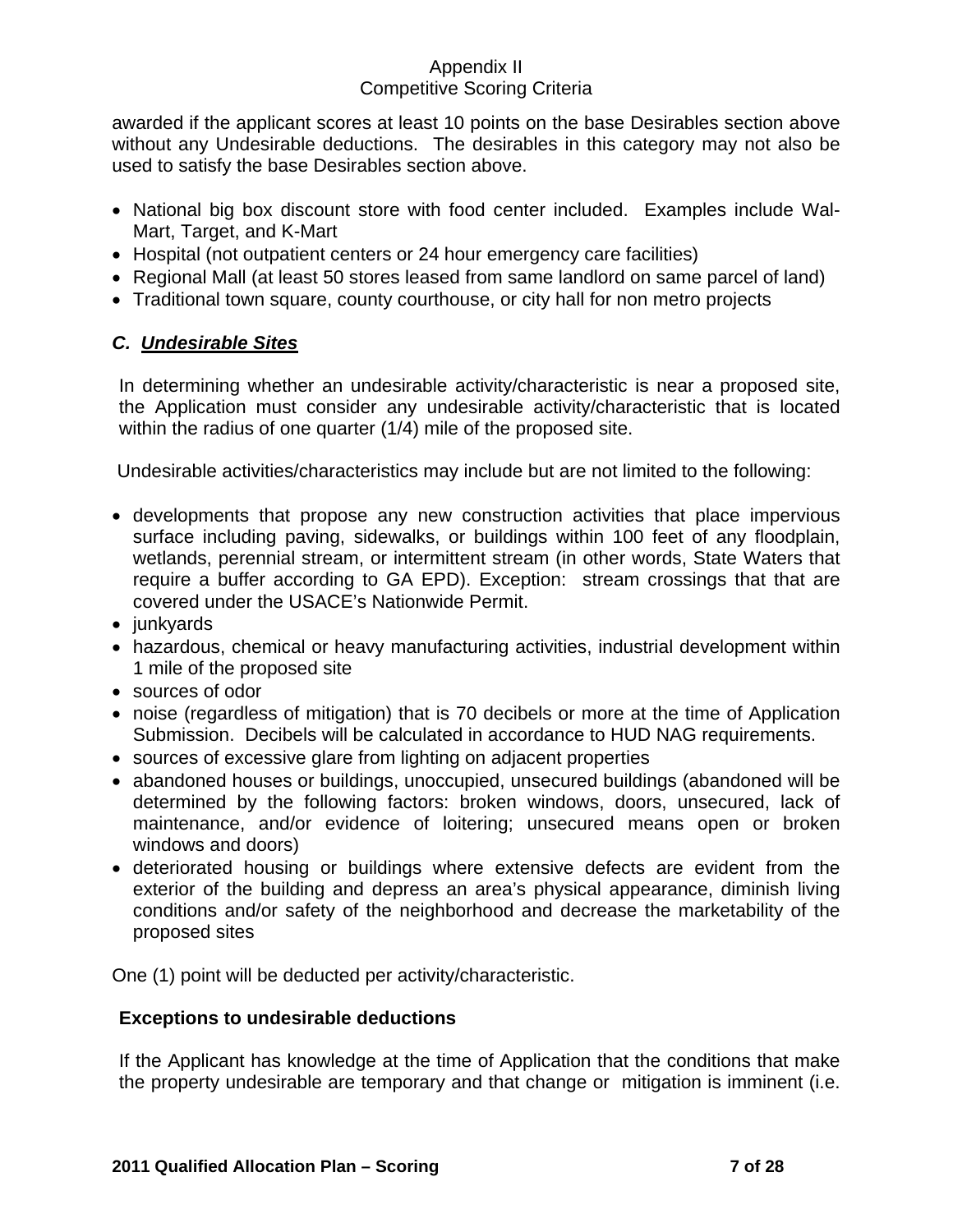demolition, rehabilitation, etc.), sufficient evidence of the change must be submitted in the Application.

DCA will consider mitigation to be performed by a third party that will remove the undesirable condition imminent if it scheduled to occur prior to September 1, 2011. Applicants will need to supplement their application by providing evidence to DCA that the condition has been mitigated by September 1, 2011 (Applicants will not be notified that this documentation should be submitted prior to the deadline).

If the mitigation will be completed by the Applicant as opposed to a third party, the condition must be mitigated by the placed in service date for the project. Applicants will need to provide clear documentation that they have the site control and resources to complete the mitigation.

# **Documentation for Desirable/Undesirable points:**

- Desirable/Undesirable Form
- A site map indicating the specific locations of each desirable and undesirable activity/ characteristics. The map must contain a key stating the type of activities/characteristics identified and their addresses and must include the following:
	- − location of site including an indication of major access roads
	- − indication of distances in 1/4 mile increments
	- − indication of any major industrial or commercial development, and
	- − all desirable and undesirable activities/characteristics
- Photographs of the desirable and undesirable activities/characteristics. All photographs are to be either color originals or color copies. Black and white photographs are not acceptable.
- Documentation from the owner of the site on which the undesirable condition exists or from a third party government source documenting how such change will occur and the time frame.
- Documentation that evidences the desirable activity/characteristic that will be located in sites under construction.

# **IV. COMMUNITY TRANSPORTATION OPTIONS****2 points**

A. To qualify for two (2) Community Transportation points, the proposed site must be located within 1/2 mile walking distance of a rapid rail transit station along paved roads, sidewalks, established pedestrian walkways or bike trails.

or

B. To qualify for one (1) Community Transportation point, the proposed site must be located within ½ mile walking distance of an established public transit stop along paved roads, sidewalks, established pedestrian walkways or bike trails. The stop must rest along a transit line that follows a fixed route and daily schedule.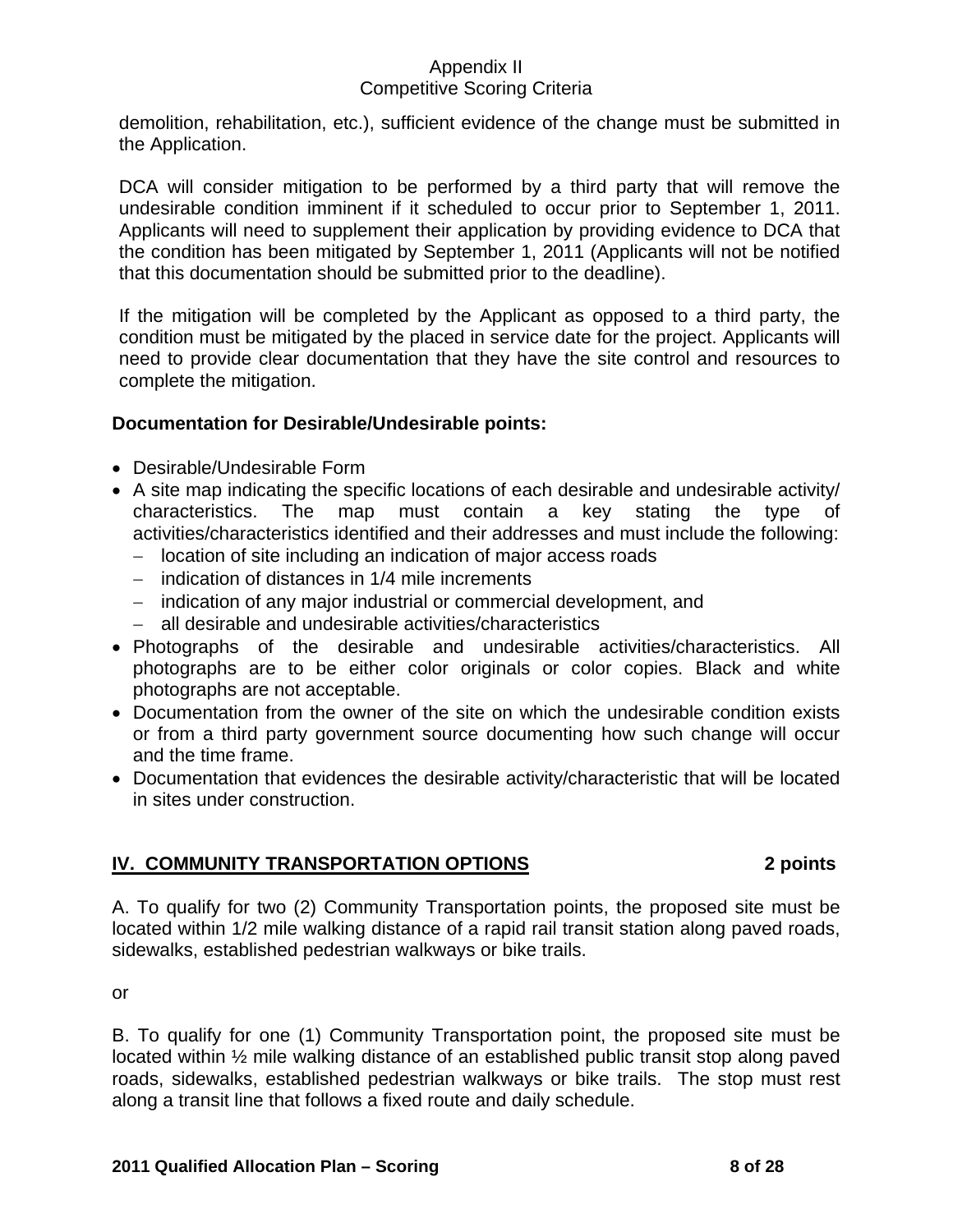## **Documentation:**

- Map showing the location of the rapid rail transit station and/or transit stop in relation to the proposed development site
- Documentation from transit authority showing relevant bus route and schedule

For Scattered Site Projects, each non-contiguous parcel must meet the above criteria

## **V. ADAPTIVE REUSE** 1 point

One (1) point will be awarded if the proposed development is an adaptive reuse of an entire existing building and constitutes a significant part of the development as a whole. Adaptive reuse is defined as the change in use of a major building for residential use or as a community building. The reuse of only a part of a building (slabs, sheds, gazebos, trailers/mobile homes, pavilions, pump houses, barns, garages or single-family homes) are not eligible for these points. For rehabilitation projects, the reuse of buildings that are already part of the existing multifamily development are not eligible for these points.

Documentation:

- Documentation on the previous use of the building
- Photographs of the building to be reused
- Documentation of whether or not the building is occupied
- Narrative of how building will be reused

## **VI. BROWNFIELD 2 points**

Two (2) points will be awarded if the proposed development is the redevelopment of a Brownfield site. The definition of a Brownfield site is one where the EPA, Georgia EPD or other environmental regulatory agency has defined the site as a Brownfield site and has determined the applicable guidelines for the cleanup required for residential uses.

### **Documentation:**

- Evidence of designation as a Brownfield site
- An opinion letter from either an attorney or a PE that the property appears to meet the requirements for issuance of an EPD Letter of No Further Action
- Proposed scope of work for clean up of a site
- Detailed budget for clean up
- Time line for clean up must also be submitted

(DCA will require a copy of the Letter of No Further Action prior to issuance of 8609s.)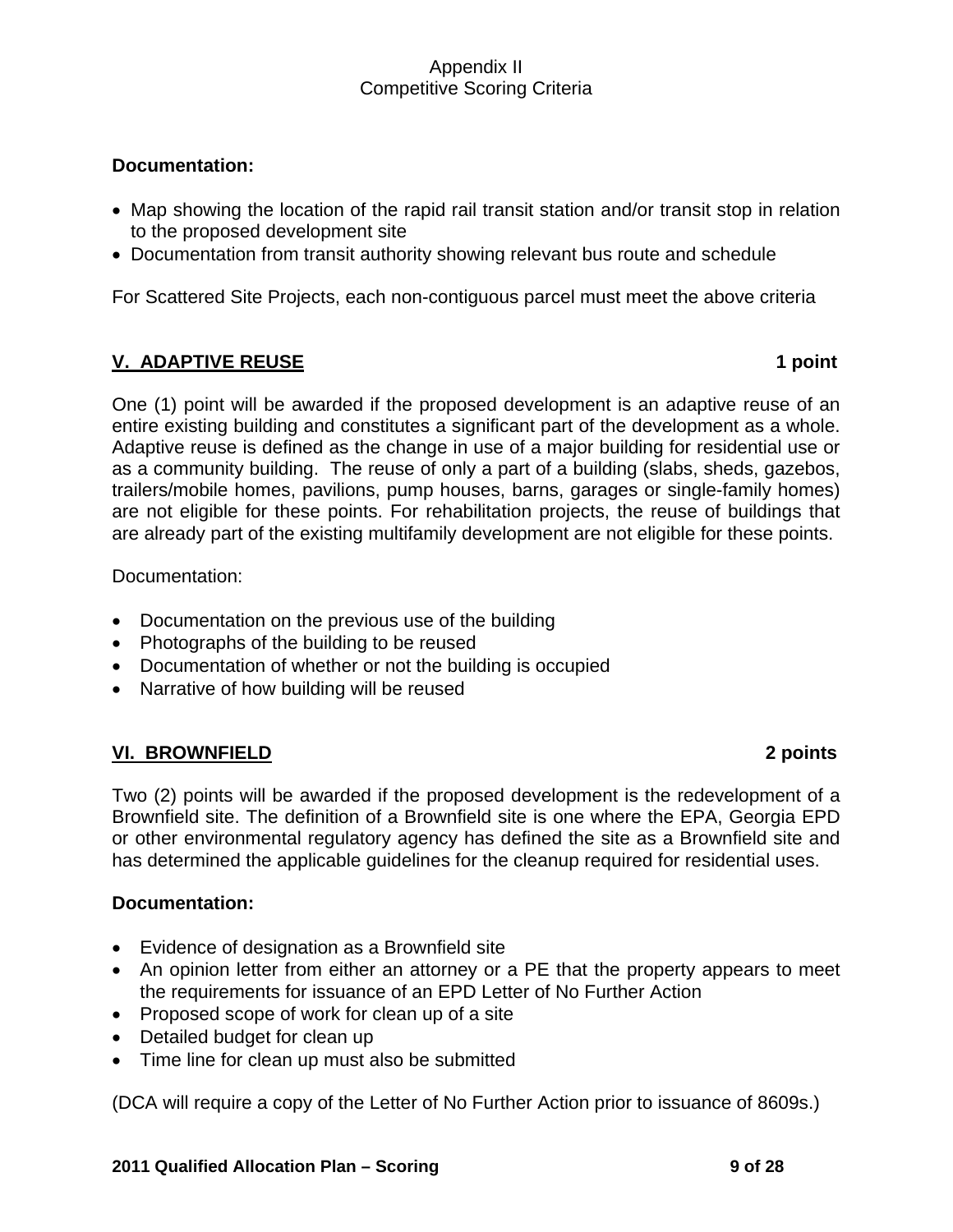## VII. SUSTAINABLE DEVELOPMENTS Maximum 3 Points

Certification of the project's compliance with a sustainable program that is utilized to claim points must be submitted at either the LIHTC final certification or HOME Loan final construction draw, whichever comes last. Failure to demonstrate a good faith effort to complete the certification may result in a finding of non-compliance and limited participation in further rounds. DCA will review proposed scoring sheets to determine that the Applicant has made a good faith effort to obtain the certification.

### *A. Sustainable Communities Certification* **3 Points**

Three (3) points will be awarded to projects located within larger developments officially enrolled in the following sustainable programs:

• Earth Craft Communities program through Southface Energy Institute and the Greater Atlanta Home Builder's Association

## **OR**

• Leadership in Energy and Environmental Design for Neighborhood Development (LEED-ND)

Regardless of program requirements, all projects must meet threshold requirement for Building Sustainability and implement the following to educate residents and management:

• Educate tenants with a project manual provided to each tenant upon move-in and conduct at least 1 class on green building features of the units prior to the submission of LIHTC final allocation application. Submit a copy of the manual along with a signin sheet for the class conducted prior to the submission of LIHTC final allocation application.

i.e., **<http://www.practitionerresources.org/cache/documents/639/63997.doc>**

• Educate management and maintenance staff with an orientation and produce a green operations and maintenance manual detailing sustainable features, the staff's role in maintaining those features, and a replacement parts product source guide. Submit a copy of the manual to DCA prior to the submission of LIHTC final allocation application.

i.e., **<http://www.practitionerresources.org/cache/documents/639/63995.doc>**

Developments certified under these programs successfully protect and enhance the overall health, natural environment, and quality of life of communities. The program rating systems integrate the principles of smart growth, new urbanism, and green building into a standard for neighborhood design. The programs provide independent,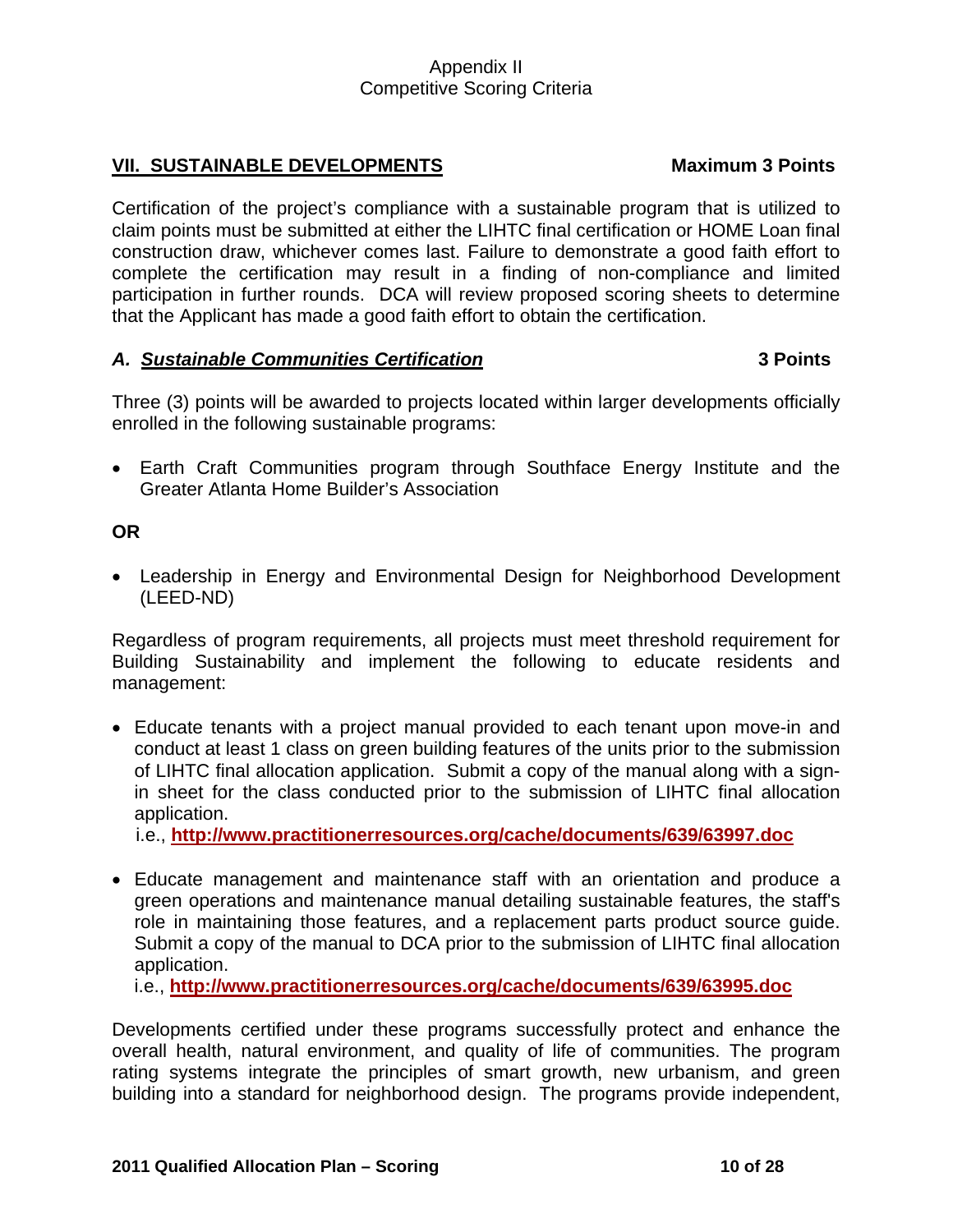# Appendix II

## Competitive Scoring Criteria

third-party verification that a development's location and design meet accepted high standards for environmentally responsible, sustainable development.

### **(DCA will randomly audit draft score sheets for accuracy. Failure to accurately complete the draft score sheet may result in the non selection of the project.)**

## **Documentation:**

- Copy of an executed EarthCraft Communities Memorandum of Participation for the development where the project is located or a LEED-ND registration for the larger development from the US Green Building Council. If Memorandum of Participation is not signed by the Applicant, then the Applicant must provide a narrative as to how the Memorandum is applicable to the project.
- Draft scoring sheet for the development that includes the minimum score under the program to qualify for the designation and master site plan for the development.

## **OR**

## *B. Sustainable Building Certification* **2 Points**

## Two (2) points will be awarded to projects that commit to obtaining a sustainable building certification from one of the following entities.

- Southface Energy Institute's and Greater Atlanta Home Builder's Association's Earth Craft House multifamily (or single family or renovation) certification program.
- Enterprise Foundation's Green Communities certification program.
- US Green Building Council's LEED for Homes certification program which includes single family detached and multi-family low and mid-rise structures.

Regardless of program requirements, all projects must meet threshold requirement for Building Sustainability and implement the following to educate residents and management:

• Educate tenants with a project manual provided to each tenant upon move-in and conduct at least 1 class on green building features of the units prior to the submission of LIHTC final allocation application. Submit a copy of the manual along with a signin sheet for the class conducted prior to the submission of LIHTC final allocation application.

i.e., **<http://www.practitionerresources.org/cache/documents/639/63997.doc>**

• Educate management and maintenance staff with an orientation and produce a green operations and maintenance manual detailing sustainable features, the staff's role in maintaining those features, and a replacement parts product source guide. Submit a copy of the manual to DCA prior to the submission of LIHTC final allocation application.

i.e., **<http://www.practitionerresources.org/cache/documents/639/63995.doc>**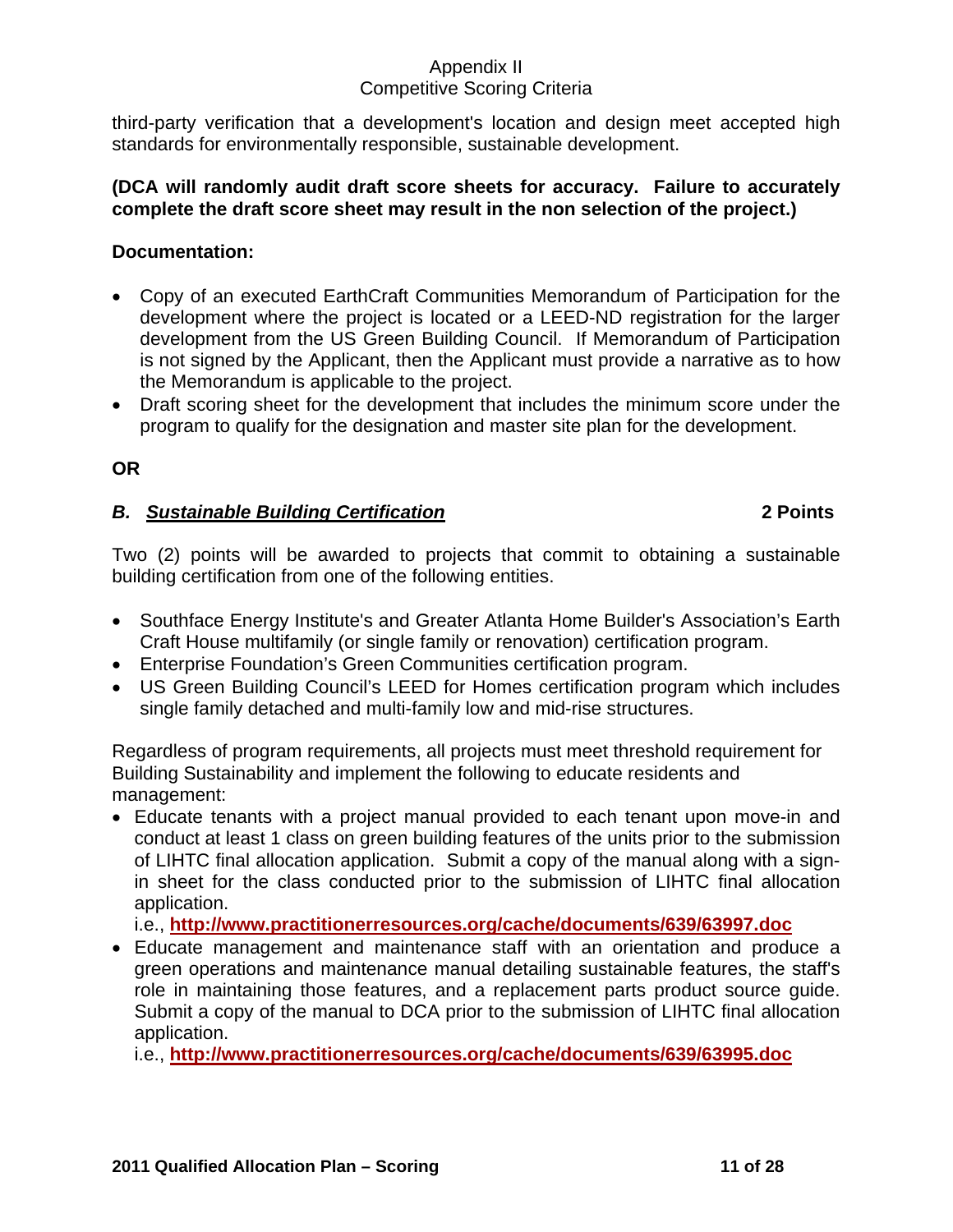#### **Documentation:**

- Draft scoring sheet for the development that includes the minimum score under the program to qualify for the designation.
- Certification of completion of Southface's green building for affordable housing training course

### **VIII. STABLE COMMUNITIES /Redevelopment/Revitalization Maximum – 6 points**

DCA promotes developments located in strong and stable communities that have a need for affordable housing and in areas which demonstrate the capacity for community redevelopment, economic growth and revitalization. Applicants may choose points in either Category A or Category B.

#### **A.** *Stable Communities* **4 points**

Four (4) points will be awarded to projects that are located in a census tract that meets the following demographics according to the most recent FFIEC Census Report (www.ffiec.gov/WebCensus/).

- Less than 10% below Poverty level (see Income)
- Designated Middle or Upper Income level (see Demographics)
- Market study must demonstrate need for affordable housing

#### **OR**

Two (2) points will be awarded to projects that are located in a census tract that meets the following demographics according to the most recent FFIEC Census Report (www.ffiec.gov/WebCensus/).

- Less than 20% below Poverty level (see Income)
- Designated Middle or Upper Income level (see Demographics)
- Market study must demonstrate need for affordable housing

#### **Documentation**

Each page of FFIEC census demonstrating project meets requirements

**OR** 

### *B. Community Redevelopment /Revitalization Plans and Strategies*

#### *1. HOPE VI or Choice Neighborhoods Initiatives* **6 points**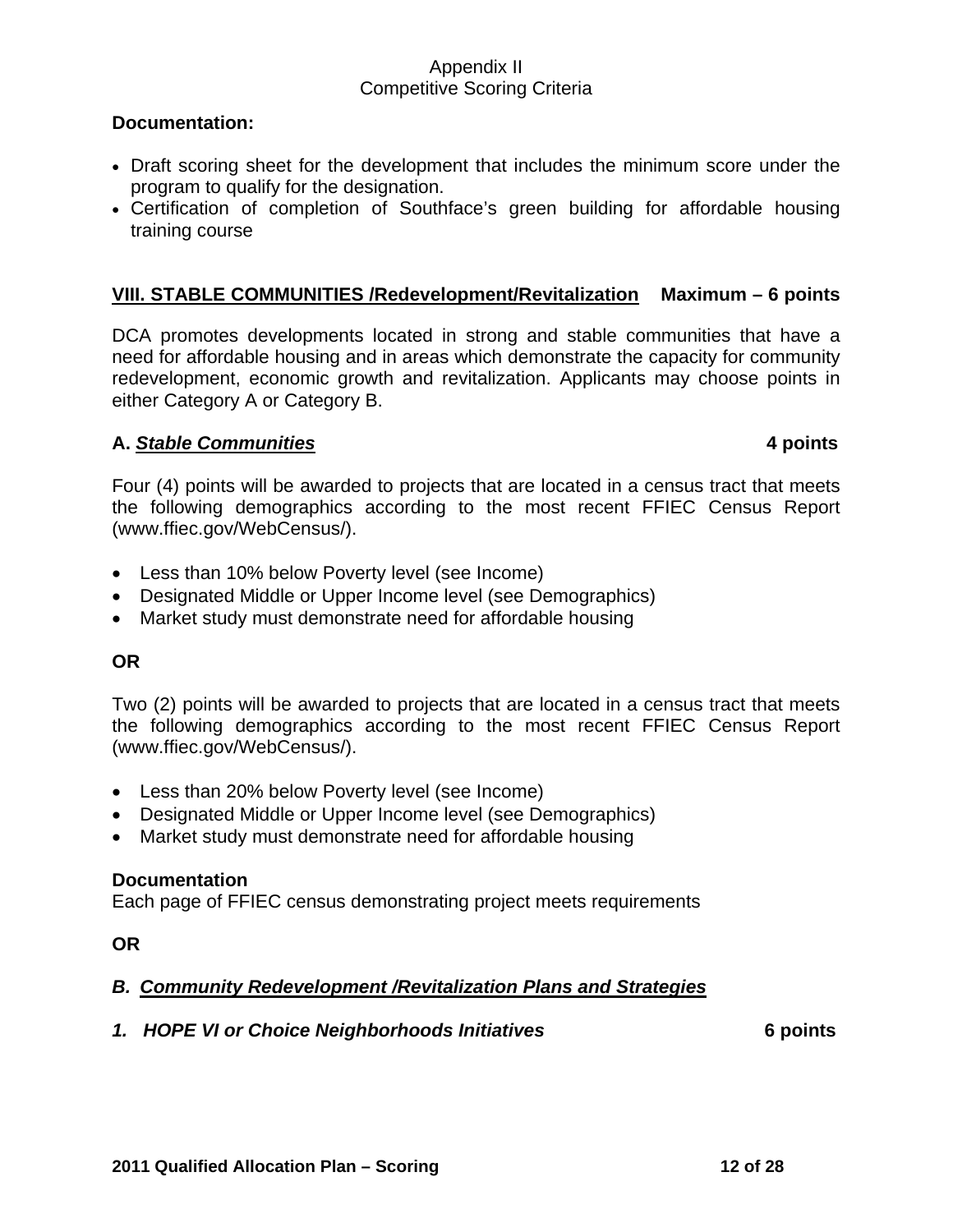Six (6) points will be awarded if the proposed project is a phase or component of a PHA-sponsored Community Building Initiative which is part of a PHA-sponsored HOPE VI/Choice Neighborhoods revitalization initiative. The Initiative must:

- Provide affordable units for an extended period of 30 years or more;
- Be part of a mixed income phased community with a significant market component;
- Facilitate the deconcentration of poverty; and
- Provide for community improvements or amenities, which may include but are not limited to new or improved public infrastructure, green-space, improved transportation, quality of life enhancements, or other improvements benefiting the community

## **Documentation:**

- A copy of the HOPE VI or Choice Neighborhoods Revitalization Grant Assistance Award (form HUD-1044) which identifies the PHA receiving the HOPE VI or Choice Neighborhood grant and the amount of the grant, and additional documentation reflecting the time limits for use of the HOPE VI or Choice Neighborhoods funds;
- A letter from the Executive Director of the identified PHA certifying that:
	- − the development proposed in the Initial Application is identified in the PHA's HUD approved HOPE VI or Choice Neighborhoods application or Revitalization Plan;
	- − the housing units are an essential element of that Plan; and
	- − the Tax Credits for the development proposed in the Initial Application are an essential component of the financing plan for the PHA's HOPE VI or Choice Neighborhoods Program
- A copy of the HUD approved Revitalization Plan.

# **OR**

# **2.** *Statutory Redevelopment Plans* **2 points**

Two (2) points will be awarded to a project that is located within an area that has a Redevelopment Plan that has been adopted and formulated by the local Government under O.C.G.A. §36-44 et. seq. or O.C.G.A. §36-61 et. seq. and that clearly targets the specific neighborhood in which the project is located. In order to receive these points, the documentation must conclusively prove that the Plan is current, ongoing and directly affects the site of the proposed project.

# **Documentation:**

- Copy of the Plan
- Website address where information regarding the plan can be located
- Copy of Resolution(s) adopting the Plan according to requirements of statute
- Documentation of Public Hearing and Publication as required by statute
- Documentation that Plan is current, ongoing and directly affects the site

**OR**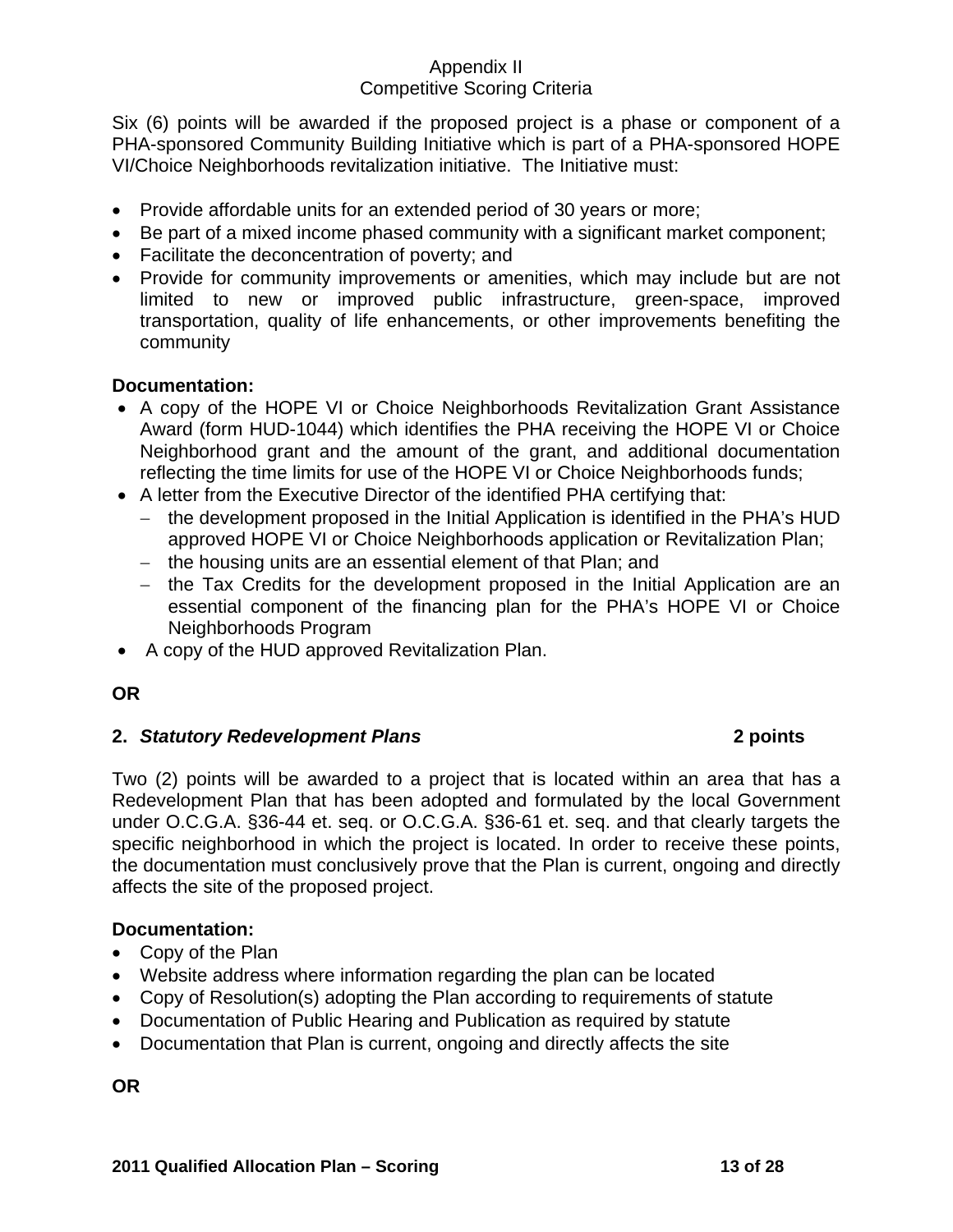## *3. Redevelopment Zones* **1 point**

One (1) point will be awarded if the proposed development site is located in a QCT/DDA or State Enterprise Zone.

### **Documentation:**

- Copy of Resolution adopting the state enterprise zone
- Documentation evidencing that the proposed site is located in a QCT/DDA

### **OR**

### *4. Local Redevelopment Plans* **1 point**

One (1) point will be awarded if there is an adopted redevelopment plan/community revitalization plan adopted and formulated by the Local Government that clearly targets the specific neighborhood in which the project is located. The Plan must have been adopted on or before January 1, 2011. (For the purposes of this category, in Rural counties a neighborhood may be as large as one county.) In order to receive these points, the documentation must conclusively prove that the Plan is current, ongoing and directly affects the site of the proposed project.

The Community Redevelopment/Revitalization Plan must include the following:

- a discussion of potential sources of funding for the plan;
- a clearly delineated target area that includes the proposed project site;
- detailed policy goals (one of which must be the rehabilitation or production of affordable rental housing);
- Implementation measures along with specific time frames for the achievement of such policies and housing activities. The timeframes and implementation measures must be current and ongoing;
- the proposed development project must support at least one of the goals of the redevelopment or revitalization plan; and
- an assessment of the existing physical structures and infrastructure of the community

The following plans are not eligible for points:

- Plans formulated by the Owner of the project and submitted to a local government for approval;
- short-term work plans;
- comprehensive plans, consolidated plans, municipal zoning plans or land use plans; and
- Plans that are outdated and do not reflect the current neighborhood conditions (Plans that are more than four years old will be presumed outdated unless documentation regarding the continued viability of the plan is submitted with the Application.)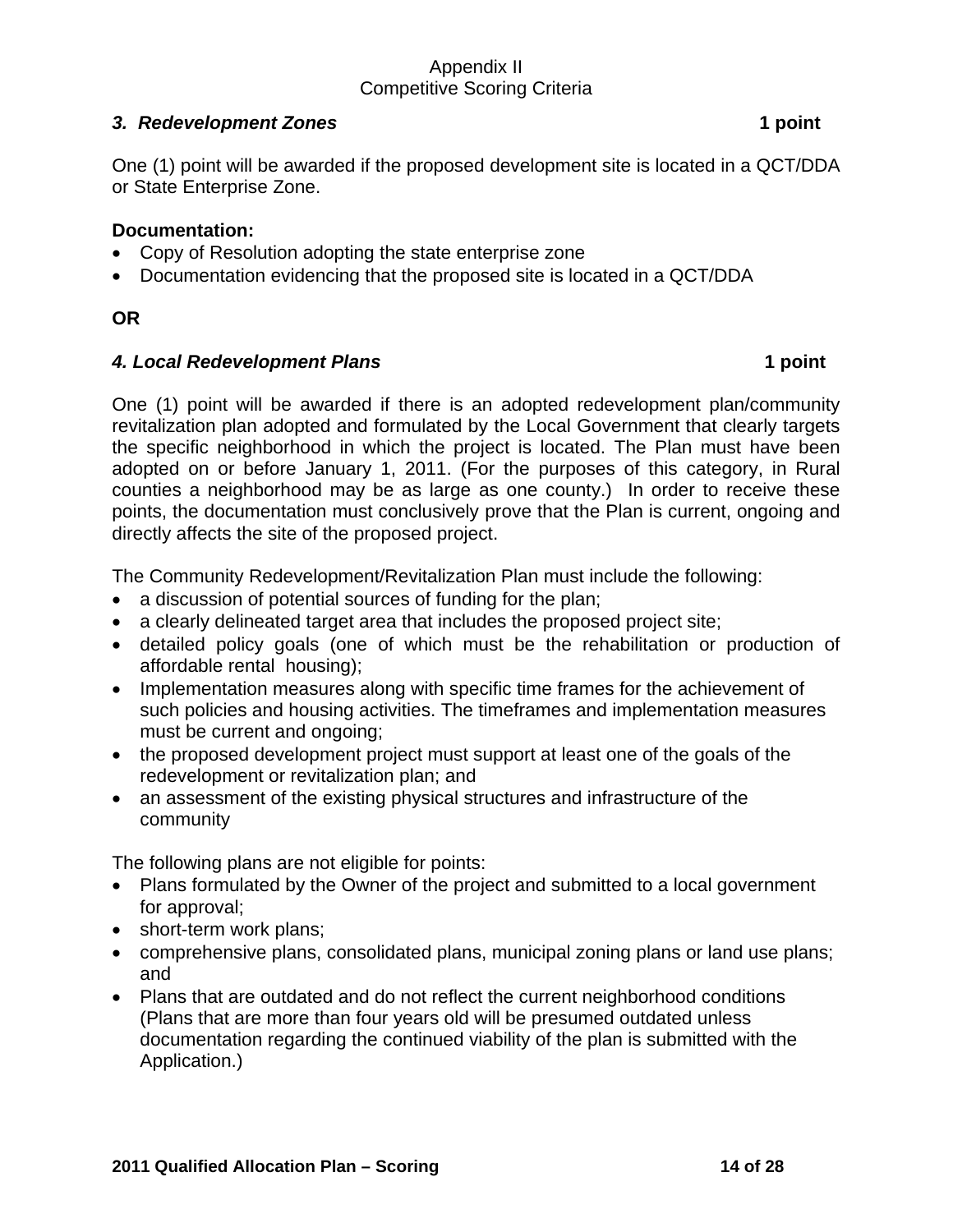## **Documentation**

- The DCA Neighborhood Redevelopment Certification Form
- Documentation of the process the government used for developing and adopting the plan
- Details regarding community input and public hearings held prior to the adoption of the plan must be included in the Application
- A copy of the entire plan must be included in the Application.
- Evidence of adoption
- Map of area targeted by plan identifying location of project

## **IX. PHASED DEVELOPMENTS / PREVIOUS PROJECTS**

## *A. Phased Developments* **3 points**

Three (3) points will be awarded if the proposed project is part of a Phased Development in which one or more phases received an allocation of 9% tax credits within the past 3 funding rounds and at least one phase has commenced construction per that allocation. Documentation of the Master plan, site control and total project concept must be submitted in the application. Projects that DCA determines are adjacent (as opposed to being Phased Developments) are not eligible for points. DCA will look to the underlying project concept to determine whether the community was originally designed as one development with different phases. Only one phase of a project can receive points during a funding round. In determining whether a project is a phased development, DCA will require that site control over the total site be in place for the entire site when the initial phase is closed.

## **OR**

## *B. Previous Projects* **3 points**

Three (3) points will be awarded if the proposed development site is within the boundaries of a Local Government in which a 9% Credit, 4% Credit and/or HOME project has not been awarded within the last four (4) DCA funding cycles.

### **OR**

Two (2) points will be awarded if the proposed development site is within the boundaries of a Local Government in which a 9% Credit, 4% Credit and/or HOME project has not been awarded within the last three (3) DCA funding cycles

## **OR**

One (1) point will be awarded if the proposed development site is within the boundaries of a Local Government in which a 9% Credit, 4% Credit and/or HOME project has not been awarded within the last two (2) DCA funding cycles.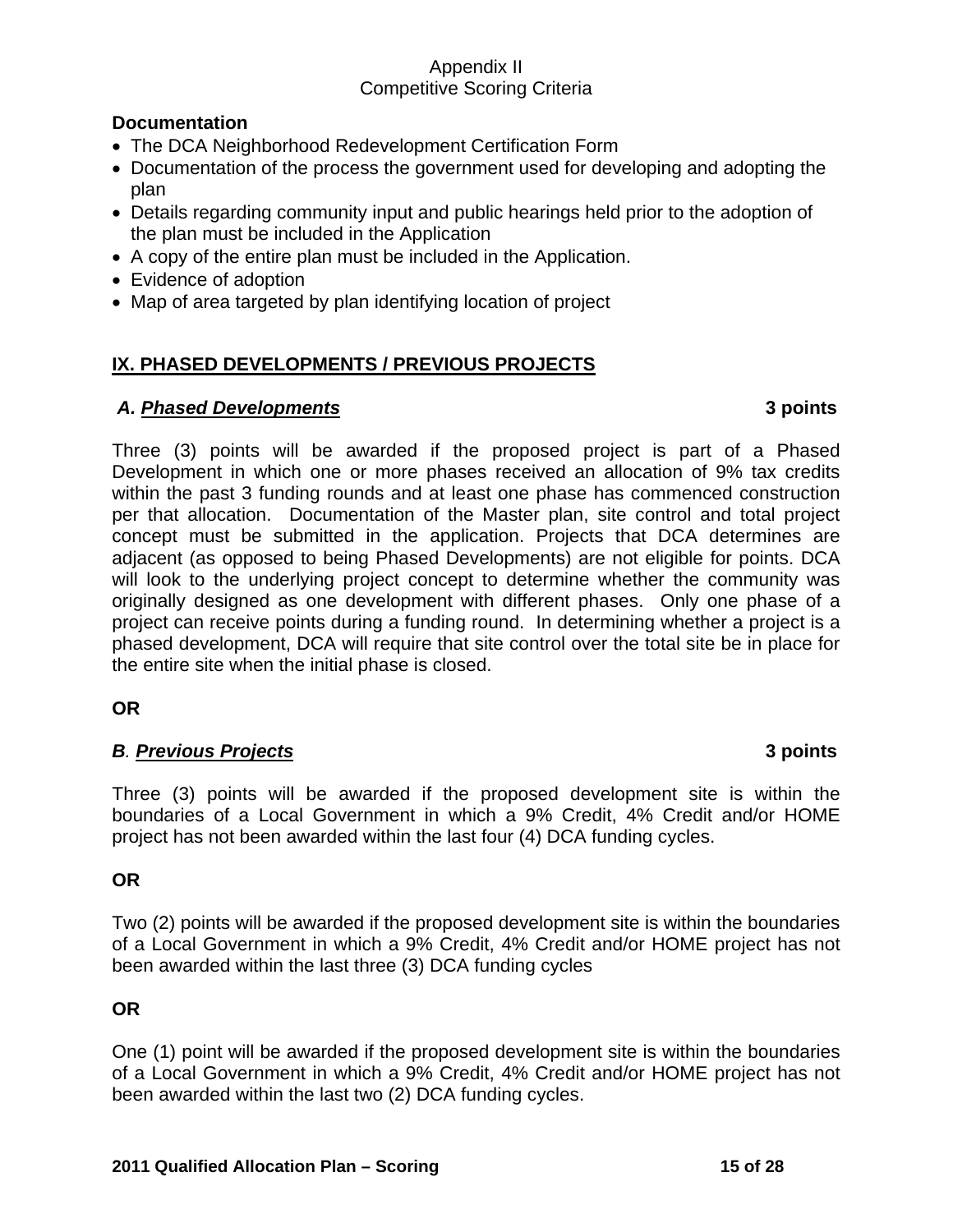For Scattered Site Projects, each non-contiguous parcel may be considered for points in this category. However, the Application will be awarded a maximum of three (3) points in this category.

# **X. MARKET 2 points**

Each Application will be awarded an initial score of 2 (two) points in this category. Point deductions to that score will be made if DCA determines that one or more of the following conditions may negatively affect the ability of the project to meet the DCA market requirements.

- DCA determines that occupancy rates at comparable DCA properties have experienced a significant decline which indicates a deteriorating market. DCA would utilize the submitted market study, DCA rent rolls and project data of similar projects located in close proximity to determine that the property could have difficulty in achieving the required lease up.
- There are more than two DCA funded projects in the primary market area which have occupancy rates of less than 90 percent and which compete for the same tenant base as the proposed project. (DCA reserves the right to determine that the low occupancy rate of a project is not the result of market conditions but rather the result of poor property management or deferral of physical maintenance).
- Analysis of one or more comparable properties in the market areas indicates that the property may have difficulty reaching stabilized occupancy within the required timeframe.
- DCA has one or more projects in the primary market area that have been unable to convert construction to permanent loans due to failure to reach stabilized occupancy.
- DCA determines that there has been a significant change in economic conditions in the proposed market that was unknown at the time of Application and which could detrimentally affect the long term viability of the proposed project and the proposed tenant population. An example would be the loss of a major employer that would affect the proposed tenant population.
- DCA determines that foreclosures in the proposed market area will detrimentally affect the ability of the proposed project to lease up.
- DCA determines that the proposed rents are at or near market rate rents of comparable properties.
- The proposed market area appears to be overestimated creating the likelihood that the demand for the project is weaker than projected.

# **XI. WAIVER OF QUALIFIED CONTRACT RIGHT / Tenant Ownership Plan Max 1 pt**

### *A. Waiver of Qualified Contract Right* **1 point**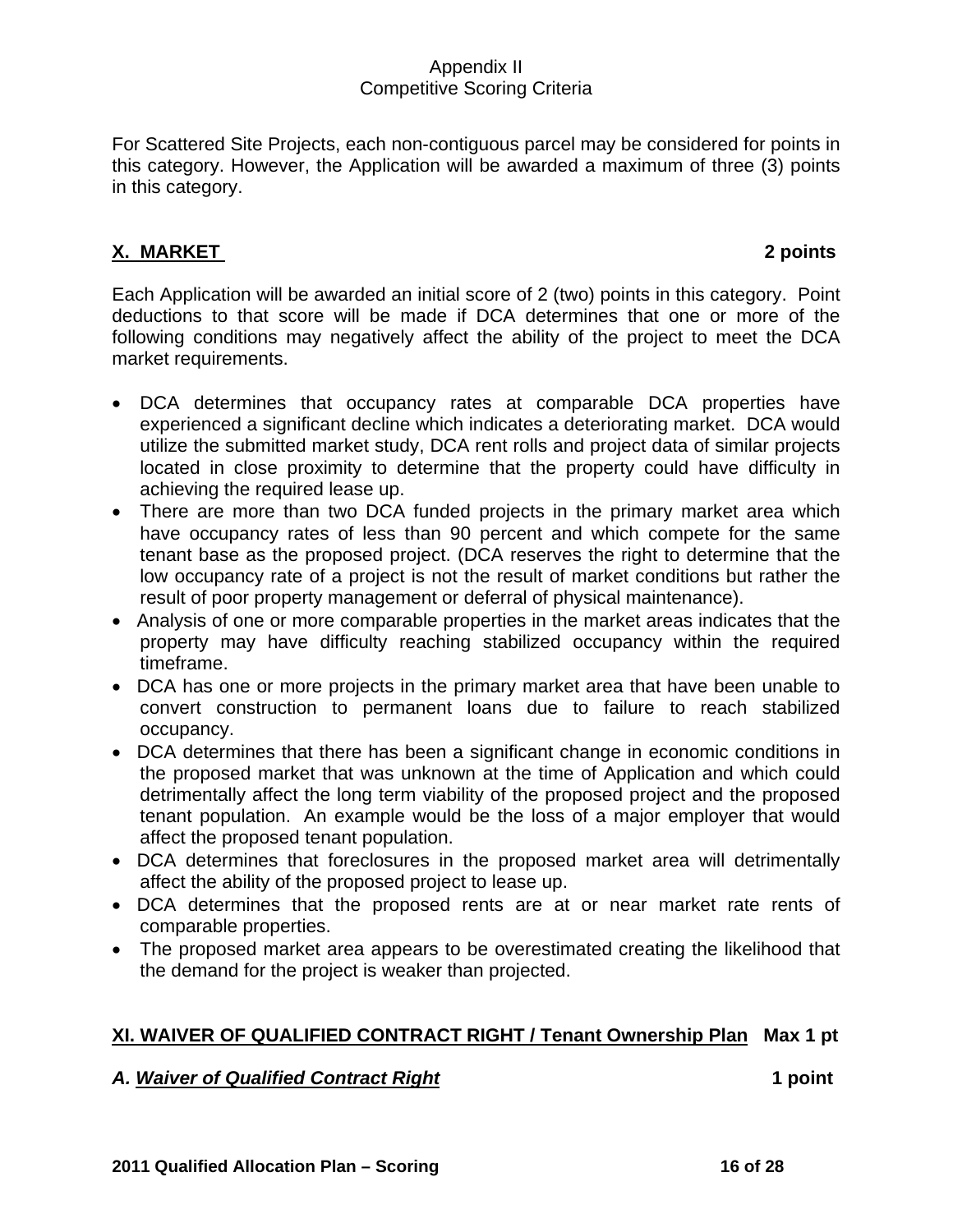The Code requires that all low-income units in a project receiving Credits remain rentrestricted and income-restricted for the 15-year Compliance Period and for 15 years after the close of the Compliance Period. However, owners have an option to request DCA's assistance in procuring a qualified contract for acquisition of the building(s) after the 14th year of the Compliance Period. If DCA is unable to present such a contract within a one-year period, the owner may terminate the extended use agreement. One (1) point will be awarded to Owners willing to forgo this "cancellation option" for at least five years after the close of the Compliance Period.

**OR** 

## *B. Tenant Ownership* **1 point**

One (1) point will be awarded to Owners that commit to submit a plan for tenant ownership, acceptable to DCA, at the end of the 15-year Compliance Period. Only single family styled units are eligible for these points. In order to qualify for tenant ownership plan points, Applicants must agree to submit a viable homeownership strategy for residents who inhabit the units before the end of the Compliance Period. The strategy must outline the Applicant's exit strategy and calculation of the estimated affordable purchase price for the unit occupied by the tenant and pre-purchase homeownership counseling. All sites must be owned by the Applicant (long-term leases are unacceptable). Applicant must clearly show how the property will be managed during the compliance period and how the tenant's down payment will be managed.

### **Documentation:**

Copy of Strategy meeting requirements

# **XII. PRESERVATION MAXIMUM 6 points**

### *A. Historic Designation* **3 points**

Three (3) points will be awarded if the property is a certified historic structure with an approved Part 1-Evaluation of Significance AND has submitted a Part 2- Description of Rehabilitation (and/or the Georgia equivalent, Part A-Preliminary Certification) and has received approval from the Georgia DNR-HPD and the NPS of the scope of the rehabilitation as presented in the Part 2 and/or Part A application(s).

### **Documentation:**

- A copy of the Georgia DNR-HPD and NPS approved Part 1, Part 2 and, if applying, the Georgia-approved Part A; and
- Copy of preliminary equity commitment for federal and Georgia historic rehab credits.

One (1) point will be awarded if property is a certified historic structure (either listed individually on the National Register, or as a contributing structure in a National Register Historic District), or is deemed via a Georgia DNR-HPD approved NPS Part 1-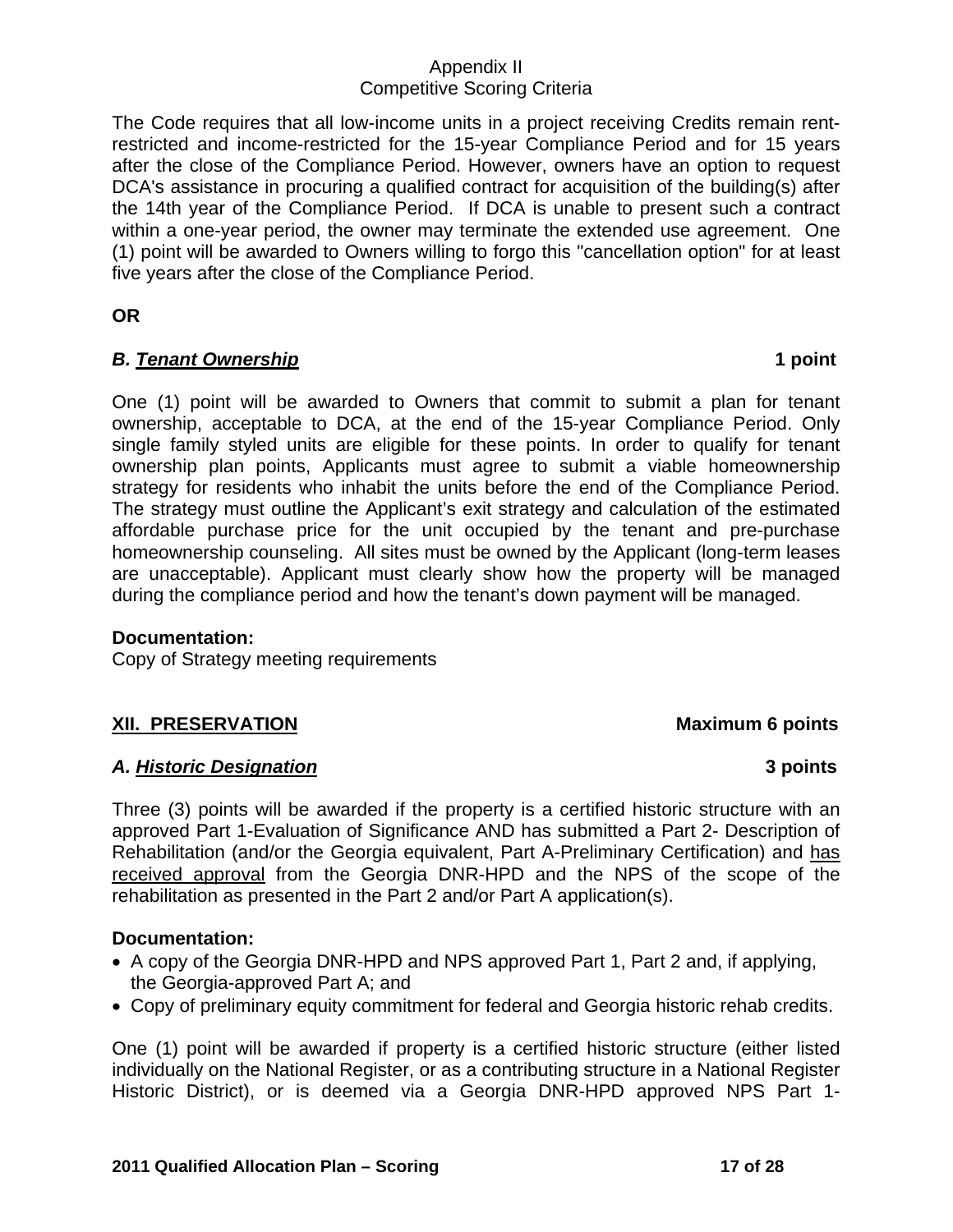Evaluation of Significance to have a preliminary determination of listing on the National Register.

## **Documentation**:

• Copy of Georgia DNR-HPD and NPS approved Part 1 - Evaluation of Significance;

• Copy of preliminary equity commitment for federal and Georgia historic rehab credits. (DCA encourages Applicants to see [http://hpd.dnr.state.ga.us](http://hpd.dnr.state.ga.us/) for further guidance on the requirements and associated timeframes for the development of projects with historic tax credits. DCA also encourages Applicants to seek the advice of a qualified attorney and/or tax professional before proceeding with any project of this nature.)

## *B. Preservation of Affordable Projects* **6 points**

**1. Expiring Tax Credit Properties**. Points will be awarded for an Application that proposes the preservation of an affordable housing project with low-income housing tax credits that is beyond the fourteenth year of the compliance period or for DCA HOME only funded developments, if the minimum statutory period of affordability has expired.

DCA will only award these points to projects that clearly demonstrate the following:

- Projects must be at least 80% average physical occupancy for 6 months prior to Application Submission. (verified in MITAS system or independent documentation by DCA)
- Project will not have significantly higher rents after rehab (generally more than 10% increase)

If the current owner is a member of the Project Owner or Developer Team, the following additional requirements are applicable:

- Projects that have physical issues due to the willful deferral of maintenance by the Owner will not be eligible for these points.
- Project that have significant outstanding or uncured major noncompliance issues are also not eligible for these points.

*Each Applicant will be limited to claiming these points for only two projects. Each Applicant may claim six (6) points for one submitted Application and three (3) points for one additional Application. Projects receiving three points in this category may also be eligible for the two points for USDA Properties or HUD Properties (in the following two categories), if applicable.* 

## **Documentation**

The partnership's tax returns for the first and last years in which credits were claimed must be provided, along with the appropriate IRS Forms 8609 attached.

## **2. USDA Properties 2 points**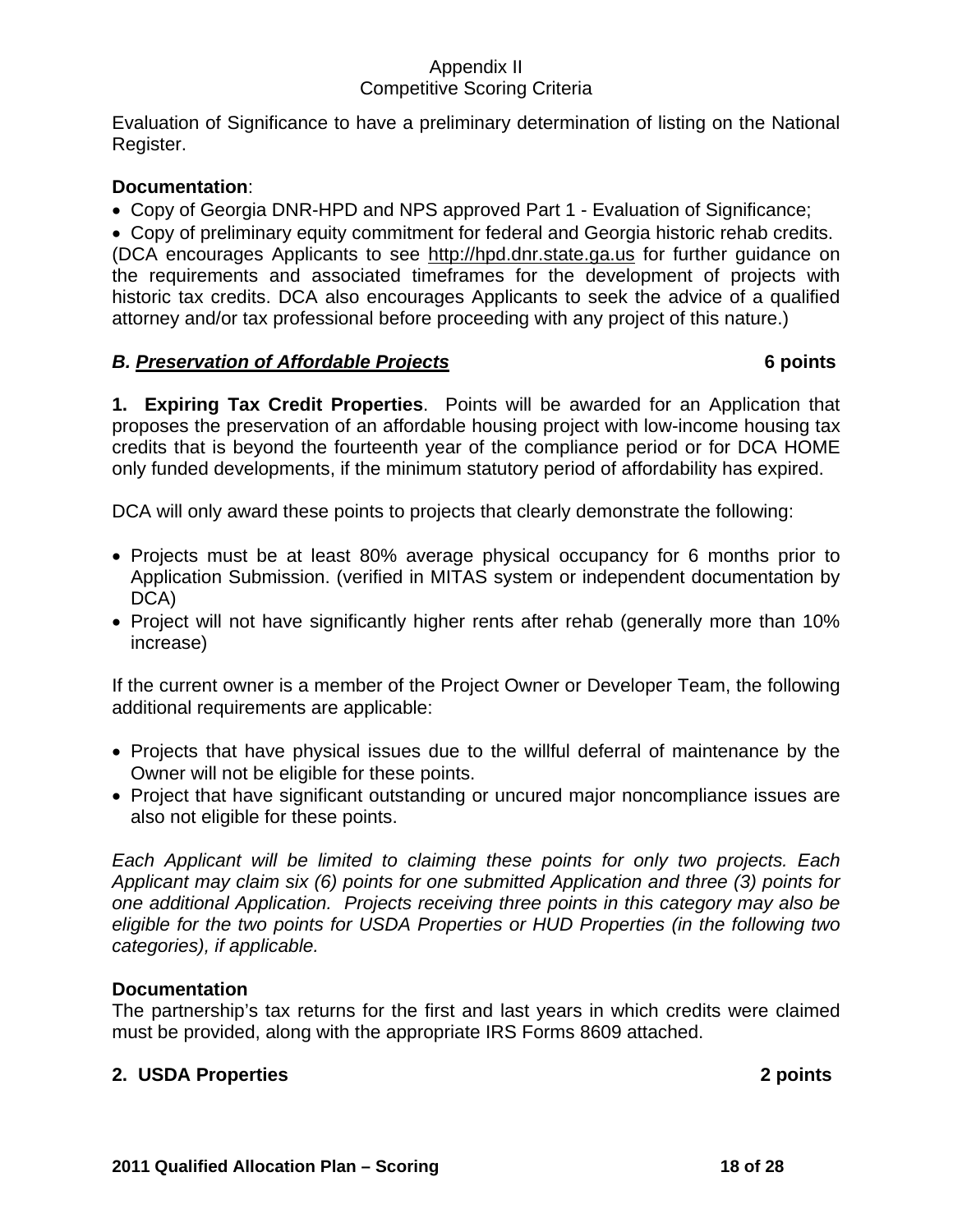Two (2) points will be awarded for One (1) Applications that proposes the preservation of affordable housing projects funded by the USDA 515 program which have been designated by USDA as High Priority projects. USDA must designate no more than one (1) project as High Priority. USDA may require that applicants seeking this priority designation for a project submit documentation no later than 60 days prior to Application Submission.

Documentation from USDA specifying the projects' High Priority designation must be submitted with the Applications.

## **3. HUD Properties 2 points**

Two Points will be awarded for an Application that propose the preservation of affordable housing projects receiving project-based rental subsidies that are within two years of any permitted prepayment or subsidy contract expiration with a likely conversion to market rate housing or equivalent loss of low income use restrictions and which have been designated by HUD as its High priority project. HUD may designate no more than one (1) project as High Priority. HUD may require that applicants seeking this priority designation for a project submit documentation no later than 60 days prior to Application Submission.

Documentation from HUD specifying the projects High Priority designation must be submitted with the Application

### **XIII. NONPROFIT 3 points**

### To be eligible for points under either A or B, the project must apply for and be eligible for the nonprofit set-aside. Each Applicant will be limited to claiming three points for one project in which they have a direct interest and two points for a second project in which they have a direct interest.

**A.** Three (3) points will be awarded if the general partnership of the proposed project is composed of a 100% qualified nonprofit organization that currently has an ownership in 5 or more successful LIHTC projects which they developed, constructed/rehabbed and placed into service.

## **OR**

**B.** Two (2) points will be awarded if the general partnership of the proposed project is composed of a 100% qualified nonprofit organization that currently have an ownership in 2 or more successful LIHTC projects which they developed, constructed/rehabbed and placed into service.

### **Documentation**

• IRS Tax-Exempt Status Determination Letter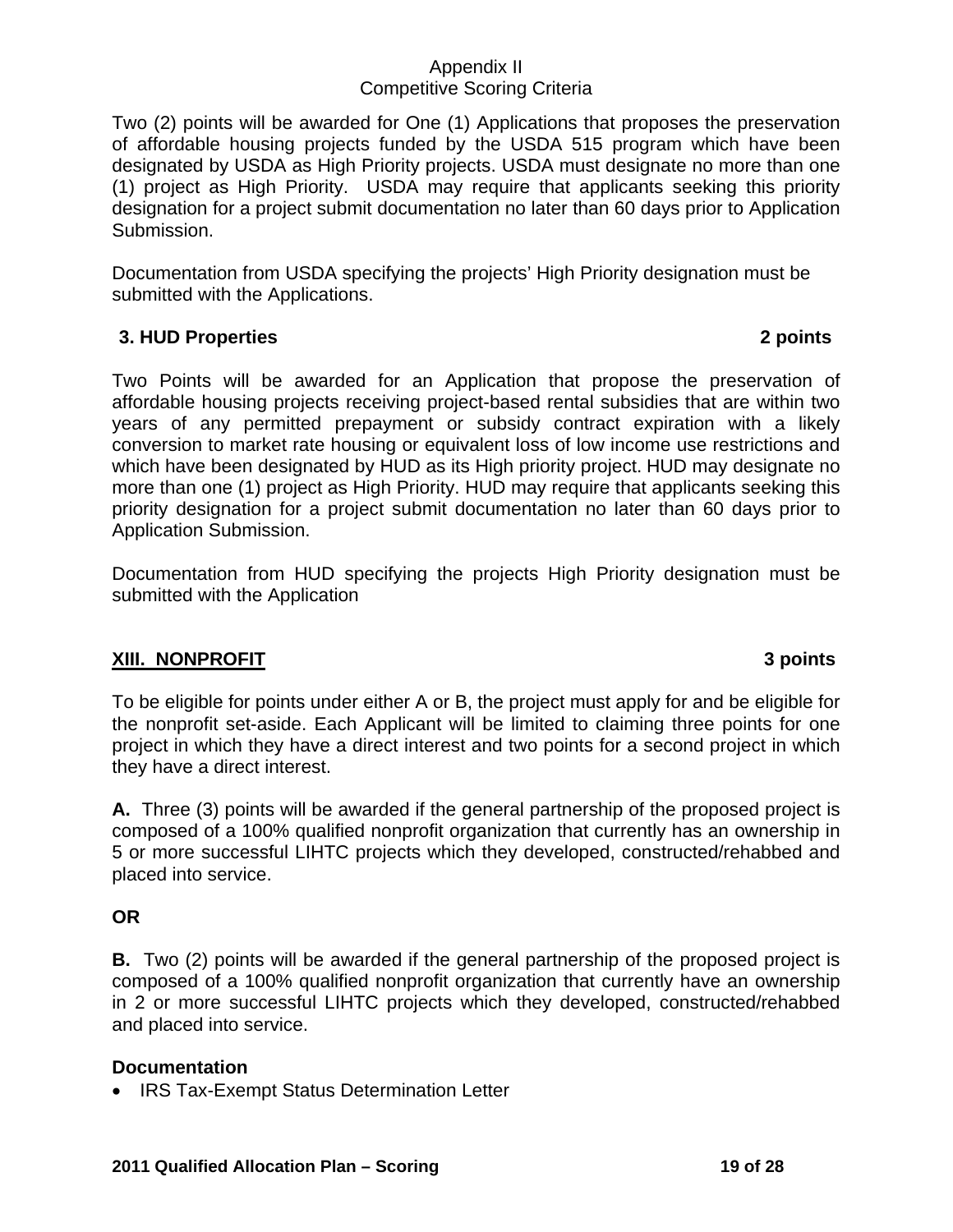- Secretary of State Certification of Nonprofit Status
- General Partnership Joint Venture Agreement if applicable
- Legal Opinion regarding nonprofit tax-exempt status
- Documentation of Nonprofit's ownership interest
- Board of Directors information: name, address, phone, occupation, positions
- Development Agreement
- By-Laws or Articles of Incorporation for Non Profit
- Copy of State CHDO Pre-qualification or Renewal Letter if requesting DCA HOME funds from CHDO set-aside
- Evidence of CHDO Predevelopment Loan if requesting DCA HOME funds from CHDO set-aside
- Evidence that project is within CHDO service area if requesting DCA HOME funds from CHDO set-aside

## **XIV. TAX CREDIT EXPERIENCE 2 points**

Two (2) points will be awarded if the General Partner and Developer of the proposed project has been a project participant in two low income housing tax credit projects which have satisfied all of the following criteria:

- successfully completed the closing of tax credit financing
- received an allocation in 2008, 2009 or 2010
- closed prior to Application Submission. The closing must have included a federal credit syndicator and not been a 100% Exchange project.

### **OR**

One (1) point will be awarded if the General Partner and Developer of the proposed project has been a project participant in one low income housing tax credit project which has successfully completed the closing of tax credit financing for a project which received an allocation in 2008 or 2009, or 2010 allocation closing prior to Application Submission. The closing must have included a federal syndicator of credits and not been a 100% Exchange project.

### **Documentation**

Letter from closing attorney evidencing final closing of equity and construction has occurred and the date.

### **XV. RURAL 3 points**

Projects located in a Rural area that have eighty (80) or less total units are eligible for up to three points.

Each Applicant will be limited to claiming three points for one project in which they have a direct interest and two points for a second project in which they have a direct interest.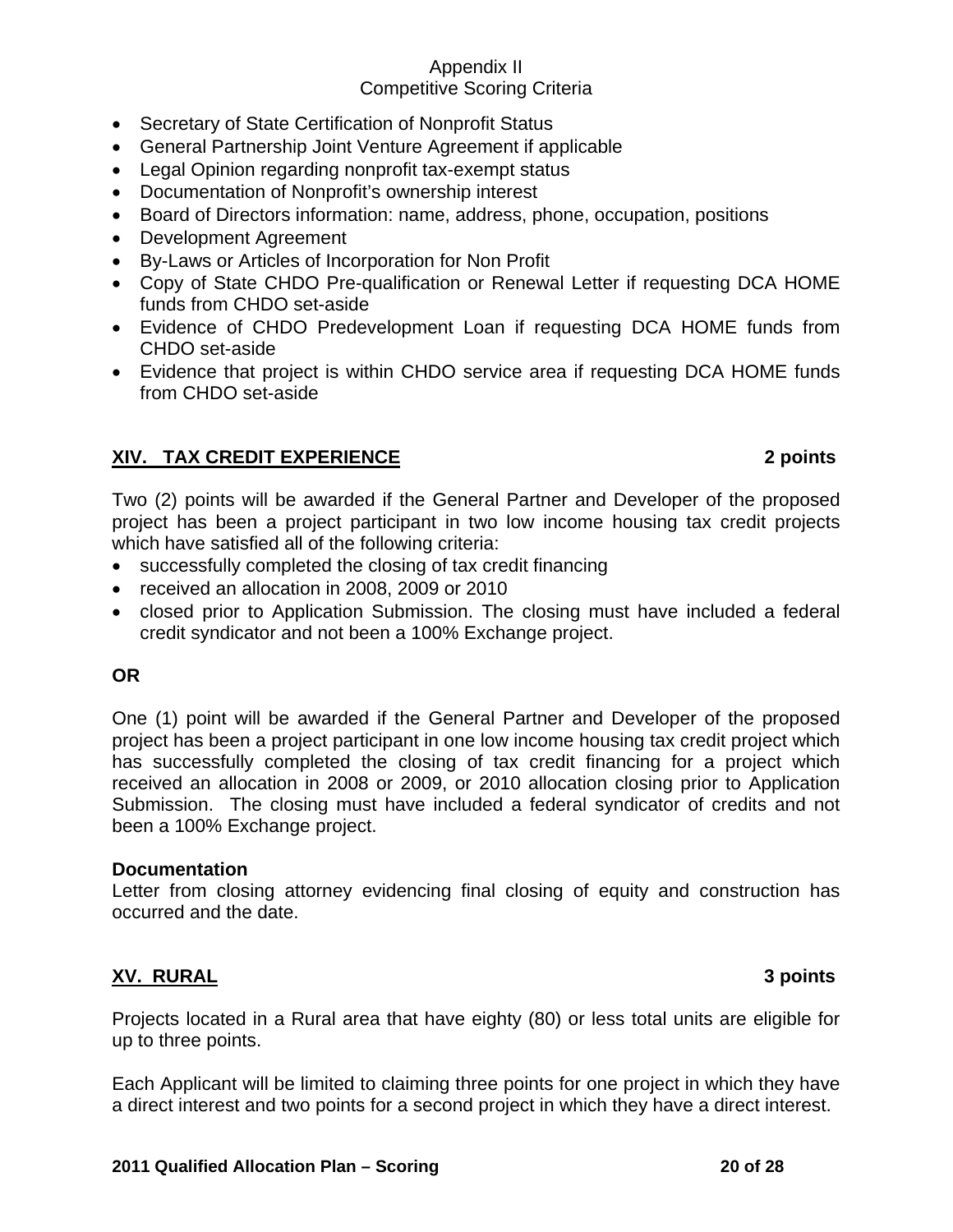Failure by the Applicant to designate these points to qualified projects, or to incorrectly designate these points, will result in no points being awarded.

## **XVI. DCA COMMUNITY INITIATIVES** 1 point

One (1) point will be awarded for projects that have a letter from a designated DCA Georgia Initiative for Community Housing Community or DCA Community of Opportunity which clearly:

- identifies the project as located within their political jurisdiction,
- is indicative of the community's affordable housing goals,
- identifies that the project meets one of the objectives of the Community,
- is executed by the official representative of the Community.

Each community may issue only one (1) letter for one project in this year's competitive round. If more than one letter is issued, no project in that community shall be awarded points.

#### **Documentation**

Letter executed by Official Representative

For Scattered Site Projects, the above documentation is required from each local government for each non-contiguous site.

## **XVII. LEVERAGING OF RESOURCES** Maximum 8 points

To be eligible for points under section A or B below, the following criteria must be met:

- 1. Funding or assistance provided above must be binding and unconditional except as set forth in this section.
- 2. Resources must be utilized if the project is selected for funding by DCA.
- 3. Only loans that are for both construction and permanent financing phases will be considered for points in this section.
- 4. Loans must be for a minimum period of ten years and reflect interest rates at or below AFR.
- 5. Commitment or award documentation must meet the terms and conditions as applicable specified in Appendix I, Threshold Criteria, Section I. (I) (Permanent financing, limited partnership equity, deferred developer fee and other financing Commitment).

### A. Grants/Loans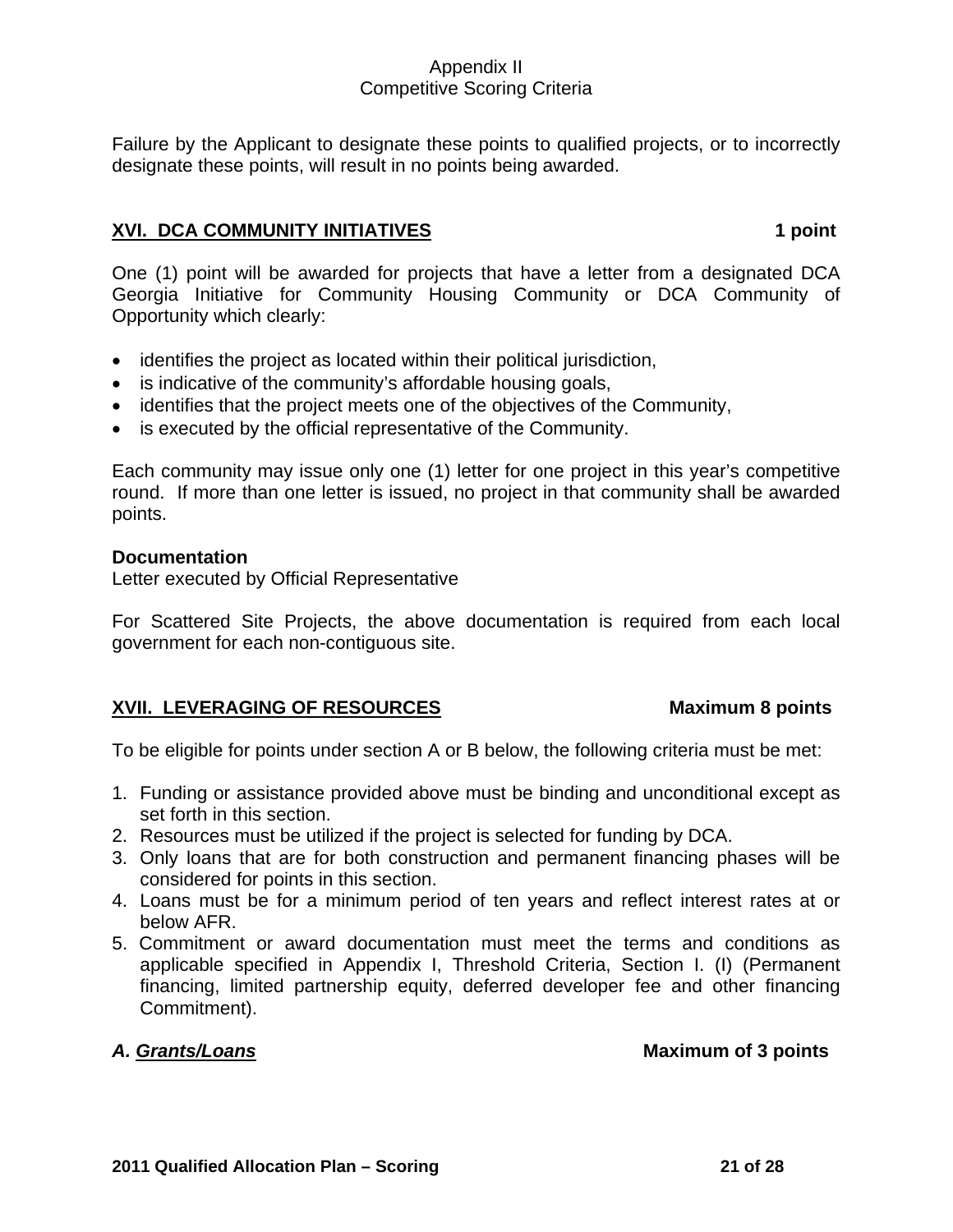New loans or new grants from the following sources will qualify for points under this category:

| • Long term Ground leases for nominal consideration and no other land costs<br>• NSP not allocated from DCA<br>• Beltline Grant | (\$1,000,000 Minimum)<br>(\$1,000,000 Minimum)                               | 1 point<br>2 points<br>2 points |
|---------------------------------------------------------------------------------------------------------------------------------|------------------------------------------------------------------------------|---------------------------------|
| • Housing Opportunity Bonds<br>• HUD 202 or 811 program funds<br><b>B. Efficient use of DCA Resources</b>                       | (\$1,000,000 Minimum)<br>(\$3,000,000 Minimum)<br><b>Maximum of 3 points</b> | 2 points<br>3 points            |

DCA OAH HOME Loan Consent 3 points 3 points

### *C. Off Site Improvement, Amenity and Facility Investment* **2 points**

Two (2) points will be awarded if an unrelated third party (foundation, trust, and/or government) investment of resources is provided that will result in off-site infrastructure improvements adjacent to the project site, and/or the development of parks, green space and shared amenities, recreational facilities and improvements adjacent to the proposed project site that will serve the tenant base for the subject project. The proposed improvements, amenities and/or facilities must be completed prior to the proposed placed in service date for the project. The development cost and source of funding associated with the development of the improvements, amenities and/or facilities must be mutually exclusive of the development cost and sources of funding for the subject property. The cost for the improvement must be at least \$1,000,000 and be paid for in full by the unrelated third party. Examples of third party improvement, amenity, and facility investment of resources include, but are not limited to, the following:

- construction of off-site or on-site access road which is required for access to the property,
- development of parks, green space or walking trails on a master plan development site,
- development of YMCA, youth center, senior center, and/or
- Construction of sidewalks or streetscape adjacent to the property.

\*Third party investments that are community wide in scope, part of the community local action plan or that will be developed regardless of the development of the proposed project will not be eligible for points in this section. Additionally, improvements that were completed prior to application submission are not eligible for points in this section.

### **Documentation**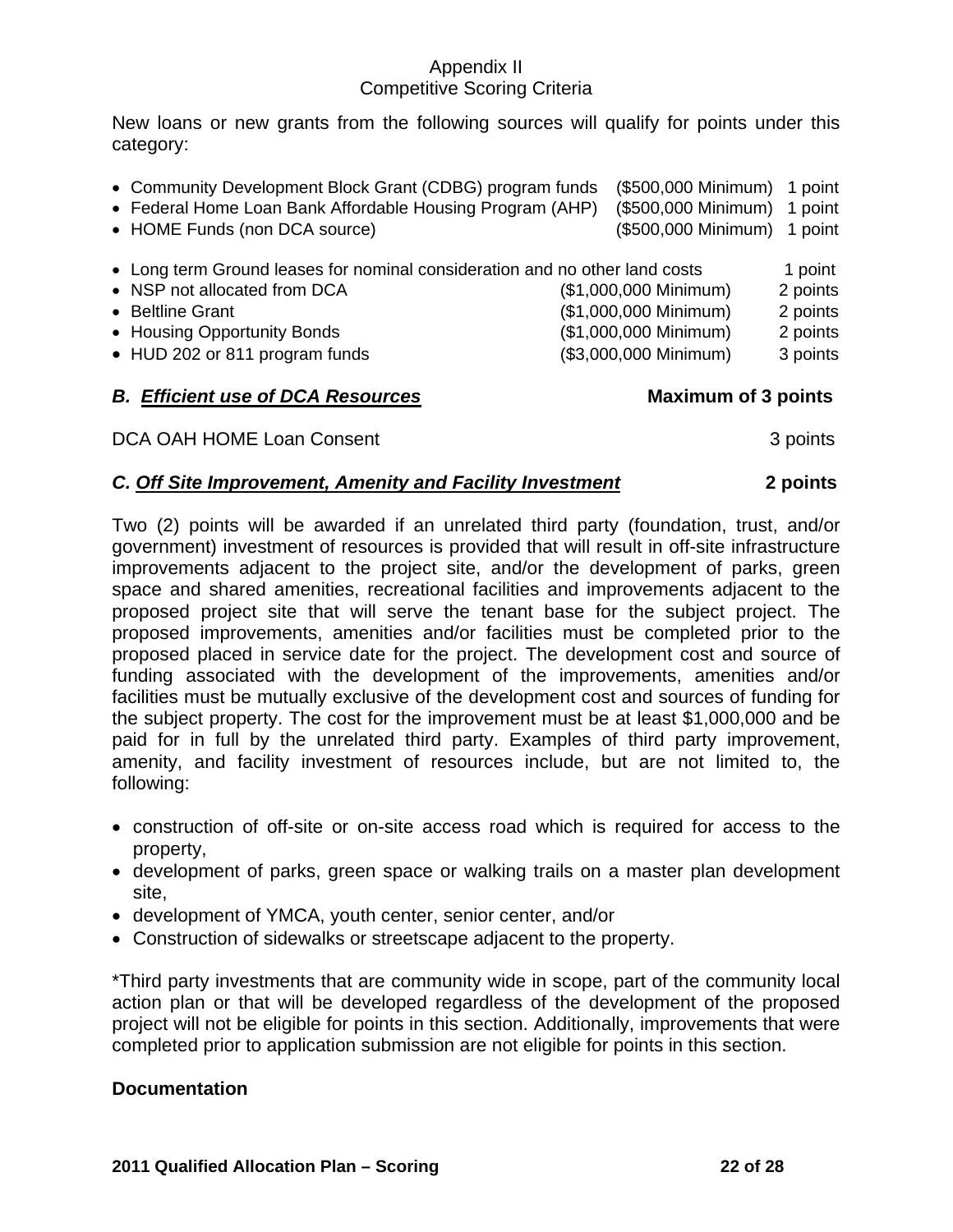- Commitment of funds
- Detailed source of funds,
- Amount of investment,
- Timeline for completion,
- Description and location of improvements on site map, and
- Narrative that includes benefit specific to the tenant base.

## **XVIII. SUPERIOR PROJECT CONCEPT AND DESIGN 6 points**

DCA may, but is not required to, elect to give one submitted Application six (6) points if it determines that the project represents a superior project concept that has "community changing" effect on the neighborhood or represents a unique concept or design or will meet an overriding DCA policy objective not generally addressed in tax credit projects. Criteria could include a superior level of sustainability, a project proposed to meet a unique and urgent need in a community, or a project has shown substantial community support and involvement. Financing sources alone are not sufficient to be considered for superior project concept. The award and exact criteria for this point category is at DCA's sole discretion**.** Applicants should articulate and demonstrate how the development will fulfill or achieve these goals citing and evidencing as many of the above attributes as possible to be favorably considered for these points. If part of a comprehensive strategy, there should be a commitment of sufficient resources to substantiate that the strategy has a reasonable chance of being implemented. Efforts that show coordination with other state and local funding sources for economic and community development are encouraged in this initiative.

Applicants must submit a narrative, not more than two pages, along with supporting documentation to request these points. The narrative should specifically address how this project meets the criteria of this section and why the concept or design is different than most tax credit projects.

### **XIX. BONUS POINTS 6 Points**

.

### *A. Compliance with DCA Web-Based MITAS System Requirements* **3 Points**

Applications which have an Owner and Developer that are determined to be in compliance with DCA web based MITAS Property Management system requirements as of 2/1/2011 will receive three points. DCA reserves the right to deny the points under this category if it determines the data entry into the MITAS system is materially inaccurate.

### *B. Marketing to Tenants with Special Needs* **3 Points**

Applications which have an Owner and Developer that agree to accept a rental assistance from a state, federal or other approved organization for up to 5% of the units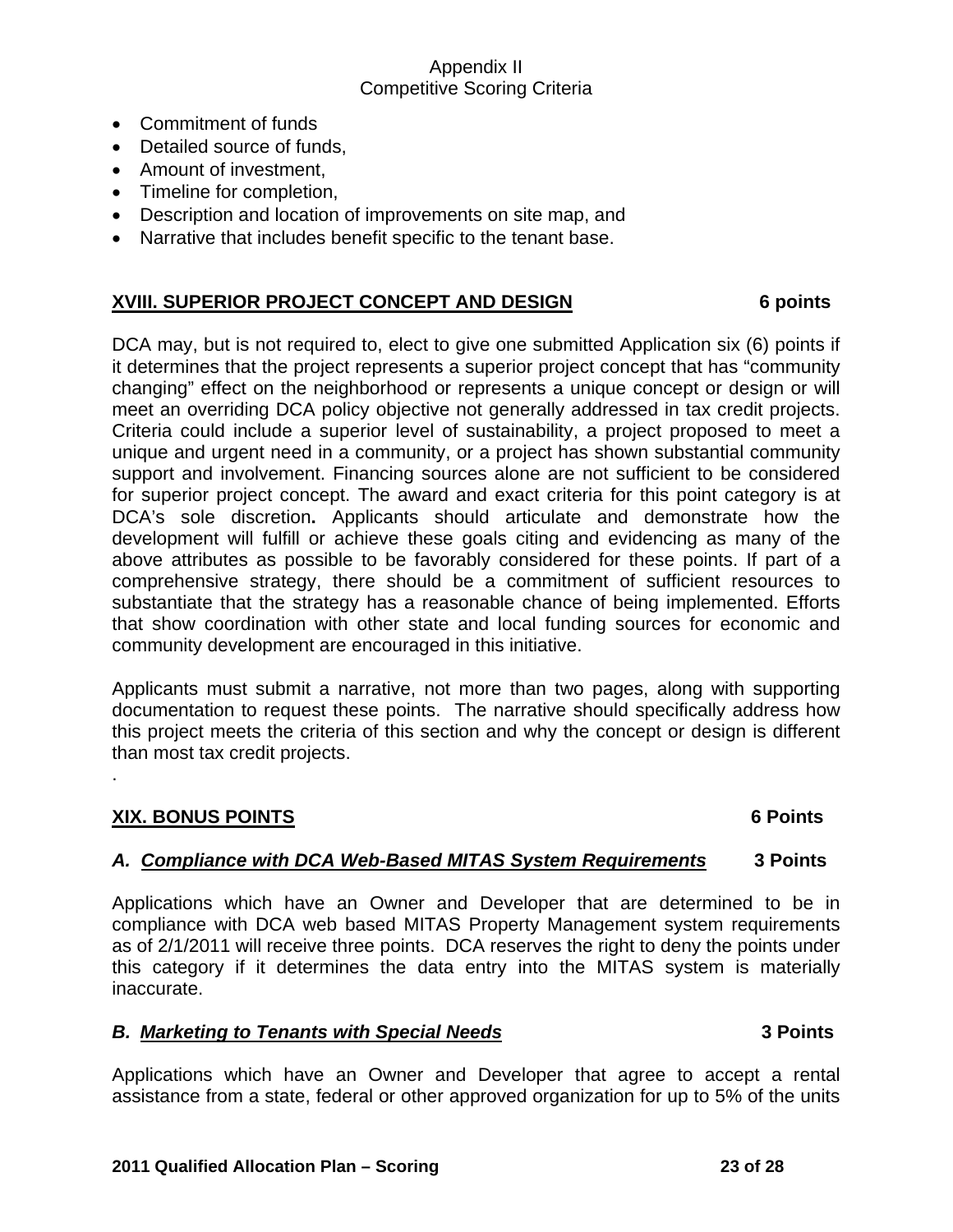in their Georgia owned Tax credit developments for purposes of housing tenants covered by the settlement order between the State of Georgia and the Department of Justice in case # 1:10-CV-249-CAP, will receive an additional three (3) points.

Applicants that agree to this provision are not required to provide project based rental assistance, reduce rents or provide on site supportive services or a service coordinator. They will also not be required to displace existing residents. No participant will be required to violate the terms of any statute, program requirement, regulation which is in place at any of their developments.

# XX. COMPLIANCE / PERFORMANCE 10 points **10 points**

Each project team for a proposed project will receive a compliance history score under this section for inclusion in their DCA Final Score. For purposes of this section, project team will be defined as the General Partner entity, the Development entity and each principal of these entities. Point deductions will be made for project teams and their members that were principals in non performing projects. Project Team members that see to be qualified based on previous tax credit experience may be required to consider poor compliance performance as a condition of participation.

Managers must also submit the required documentation (see below). Property Managers will receive a Pass/Fail notification and will not receive a numeric score.

# *A. Overview of Scoring*

- Each proposed project will start with a compliance history score of ten (10) Compliance Points. Deductions shall be made from that base Compliance Score for each instance of non compliance which exists for any of the defined project team.
- Non compliance shall be deemed to be noncompliance which is reportable on Form 8823 and which was not cured within the 90 day cure period or within any 6 month state approved extension.

# **Funding Programs**

The following funding programs will be reviewed for purposes of calculating the score in this section:

- Low Income Housing Tax Credits (LIHTC)
- HOME
- FDIC/Affordable Housing Disposition Program
- Housing Trust Fund
- Department of Agriculture reviews of LIHTC properties

Only projects that have these sources of funding should be included on the Compliance History Summary.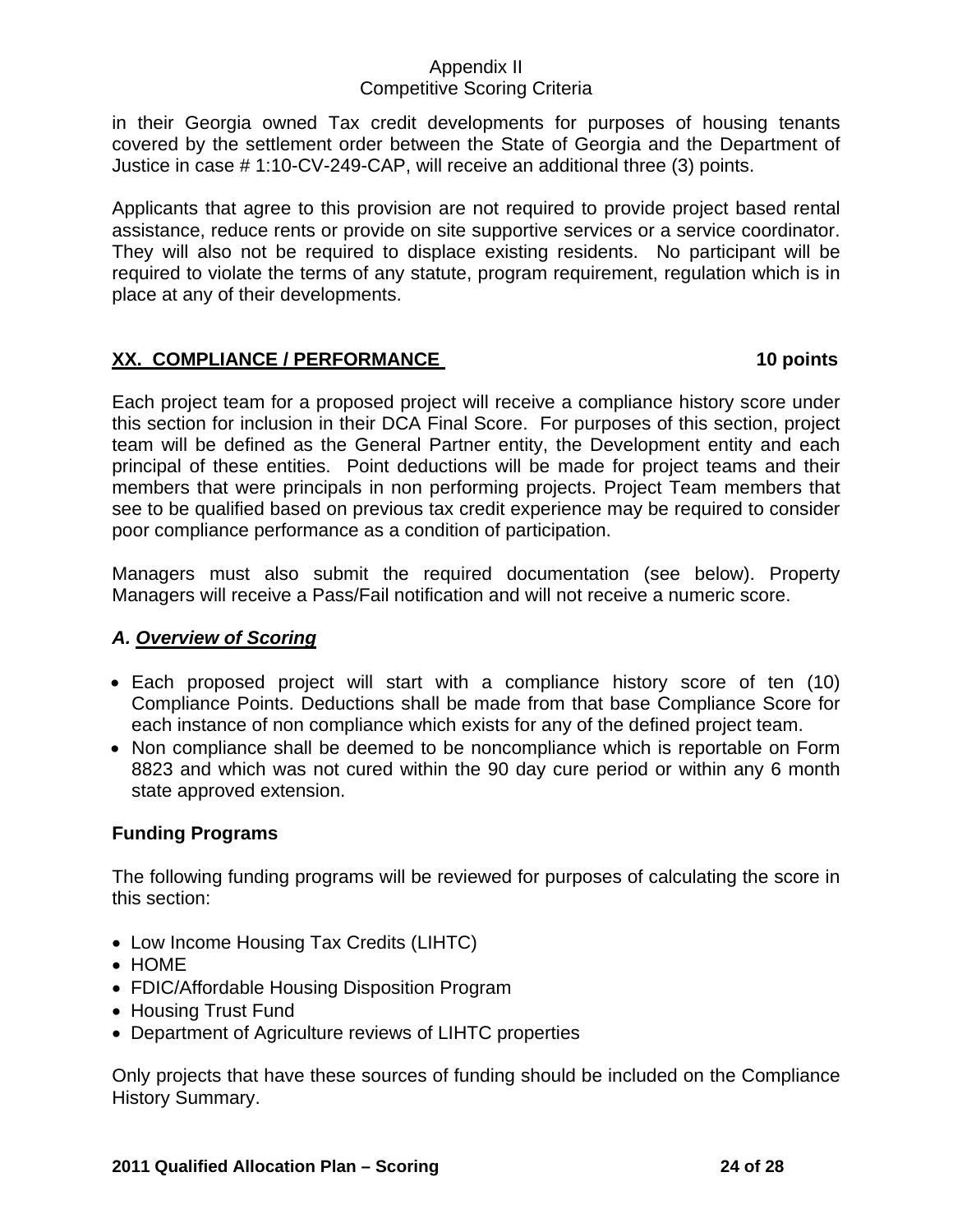## *1. Required Documentation*

All Owner/Developer entities as well as principals of each entity and proposed Property Management Companies must submit a DCA Compliance History Form for each project.

All Owners/Developer entities as well as principals must also submit a DCA Compliance Certification from each state financing agency from which the Owner/Developer entity or principals have received Low Income Housing Tax Credits or HOME funding.

### *2. Relevant Time Period*

All funding program reviews/audits from 2006, 2007, 2008, 2009, 2010 through May 1, 2011 will be considered for point deductions in the following areas:

- Program Administrative Non-compliance
- HOME Program Administrative Non-compliance
- DCA Program Administrative Non-compliance
- LIHTC Non-compliance issues that were reported on IRS Form 8823 as uncured
- Major Property Condition Violations
- Pattern of minor property condition violations
- Failure of Project

In addition, all instances of major project failure/General Partner failures that occurred on or after January 1, 2002 will be considered for point deductions.

### *3. Calculation of Point Deductions*

### **a. Point Deductions for Significant Program Administrative Non-compliance**

**Low Income Housing Tax Credits/HOME**: One (1) point will be deducted for each project that is determined to be significantly non compliant with HOME or Tax Credit Program administrative requirements.

For purposes of this section, non-compliance will include:

- Household Income Above Income Limit upon Initial Occupancy
- Owner failed to Provide Annual Certifications or Provided Incomplete or Inaccurate Certification,
- Project failed to meet Minimum set aside,
- Gross rents exceed Tax Credit Limits,
- Project not available to the General Public
- Failure to maintain high and low HOME rents,
- Failure to adjust Over Income HOME tenant's rent at recertification
- Failure to Comply with Federal Relocation Requirements,

#### **2011 Qualified Allocation Plan – Scoring 25 of 28**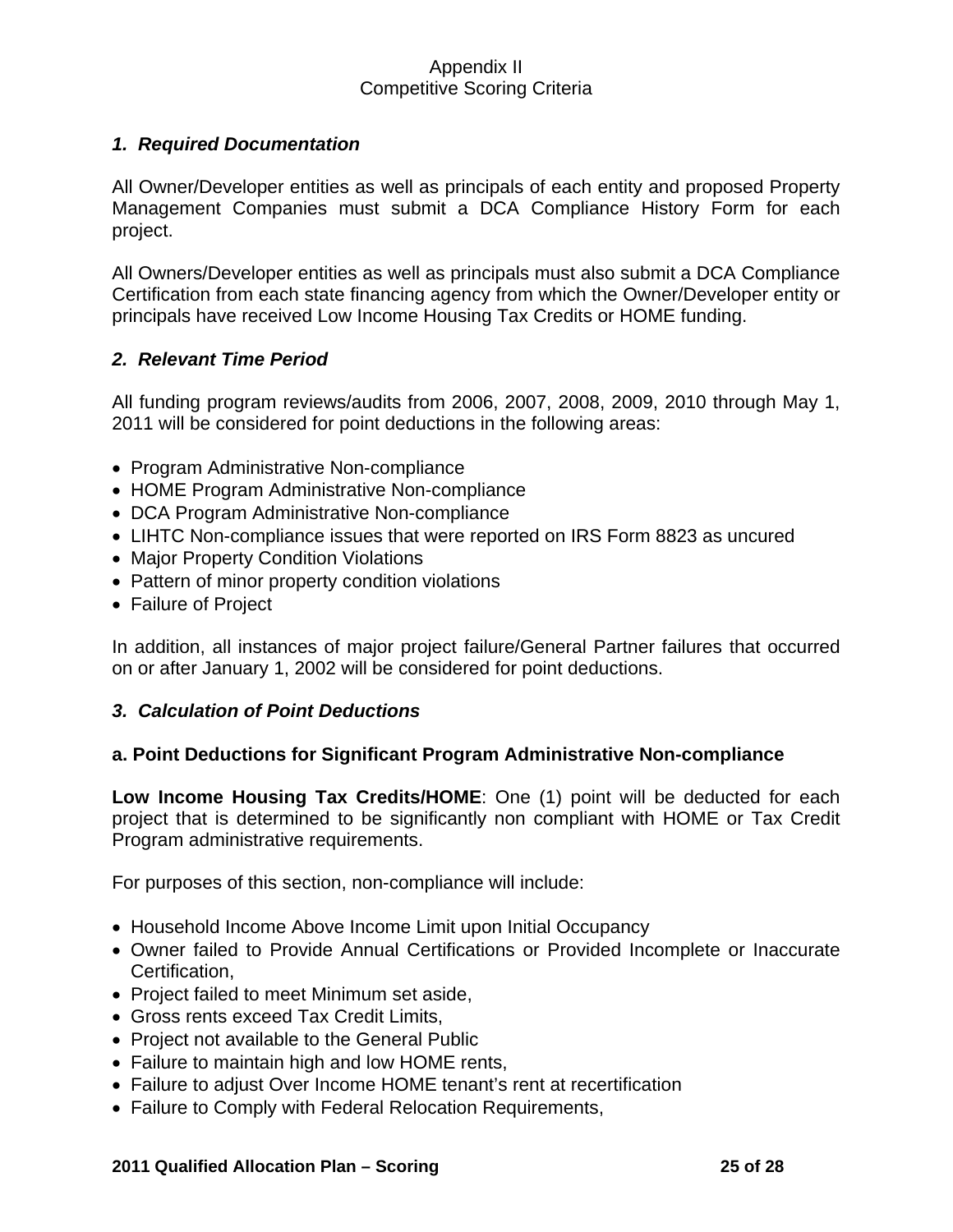- Failure to Comply with Davis Bacon
- Failure to Comply with Section 3
- Failure to complete certification for Sustainable Buildings or Communities prior to issuance of 8609s from a previous round

## **b. DCA Program Administrative Non-Compliance**:

One (1) point will be deducted for each instance of significant DCA Program Administration non-Compliance. For purposes of this section, non compliance will include:

- Failure to submit completed cost certification for a tax credit project within 6 months of the required due date. (All cost certifications for Bond Projects in which the bonds closed in 2007 or earlier are now more than six months overdue.)
- Failure to pay DCA Compliance monitoring fees for a project. Fees paid by April 1, 2011 will not be considered non compliance.
- Failure to respond to DCA requests for Monitoring Reviews.
- Failure to convert a DCA HOME loan within 12 months of the required conversion date.
- Repeated failure to comply with administrative requirements such as notifying DCA in writing at least 30 days prior to any change of ownership or management
- Failure to provide or maintain DCA required amenities,
- Failure to provide or maintain DCA required support services, and
- Failure to comply with representations made in application.

### **c. Failure to Maintain Property in accordance with tax credit, HOME, FDIC or DCA requirements.**

Up to two Points will be deducted for each instance of a failure to maintain property. Projects which have the following uncured conditions at any property as of April 1, 2011 shall have points deducted:

| • Level 1 and 2 Violations of UPCS as set forth in 8823 Guide | 1 point  |
|---------------------------------------------------------------|----------|
| • Level 3 and 4 Violations of UPCS as set forth in 8823 Guide | 2 points |
| • Health and Safety Issues                                    | 2 points |
| • Other code Issues                                           | 1 point  |
|                                                               |          |

### **d. Significant Physical Issues 5 points**

Projects which are identified as having significant physical issues shall receive a point deduction of 5 points. Significant physical issues shall include but not limited to the following:

o 2% of units are "down" at a property. (Properties that have experienced a fire may petition for a waiver of this point deduction if the units have been down less than thirty days).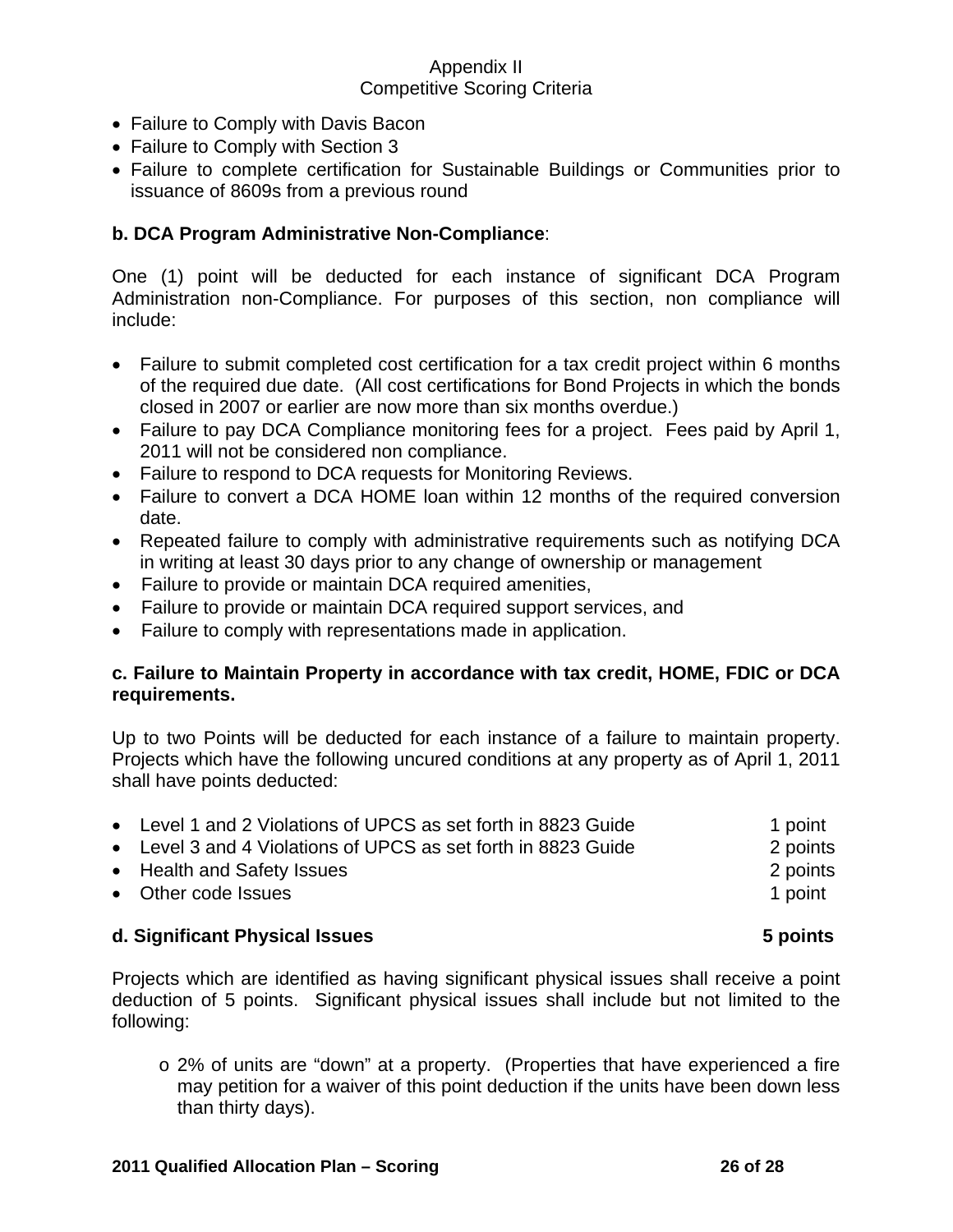- $\circ$  Loss of utilities due to the non payment of utility bills more than once in a year
- o Mold issues or water infiltration into units
- o Failure of any major system such as heating or air conditioning
- o Pattern of health and safety issues
- o Project closing.

## **e. Major Project / General Partner Failure**

Five (5) points will be deducted for each instance of Major Project/General Partner Failure. Examples of Major Project/General Partner failure includes, but is not limited to the following:

- Foreclosure of a project loan, including but not limited to a HOME loan, or State Housing Trust Fund Loan
- Foreclosure or default on bonds at a property that has DCA Tax Credit or HOME funding
- Failure to meet placed in service date which results in the recapture of credits
- Project Bankruptcy
- Failure to file a LURC for a Tax Credit Project within time prescribed by Section 42(h)(6)(j)
- Project is no longer in Compliance nor participating in Program
- Submission of fraudulent documents to DCA
- Debarred or suspended from participation in similar Federal or State programs in last six years
- Fair Housing Act violations
- General Partners/Developers, principals, or managing members who from January 1, 2002 through April 1, 2011 have been removed, debarred, or asked to voluntarily withdraw from a LIHTC partnership.

DCA may waive this deduction if it determines (prior to Application submittal) that the withdrawal or removal was for reasons beyond the control of the General Partner/Developer.

Applicants that have one or more instances of major project failure may be deemed ineligible to participate pursuant to DCA Threshold requirement. DCA will, at its sole and absolute discretion, determine if the participant or entity is eligible to participate.

### *4. Calculation of Point Additions*

The following points may be added to the Owner/General Partner Compliance Score if the score after deductions is less than ten (10) points:

One (1) point will be added if the General Partner can demonstrate that he has successfully owned, managed and operated five (5) Georgia Tax Credit Properties within the required time period and that none of the projects received any point deductions as set forth in the above section.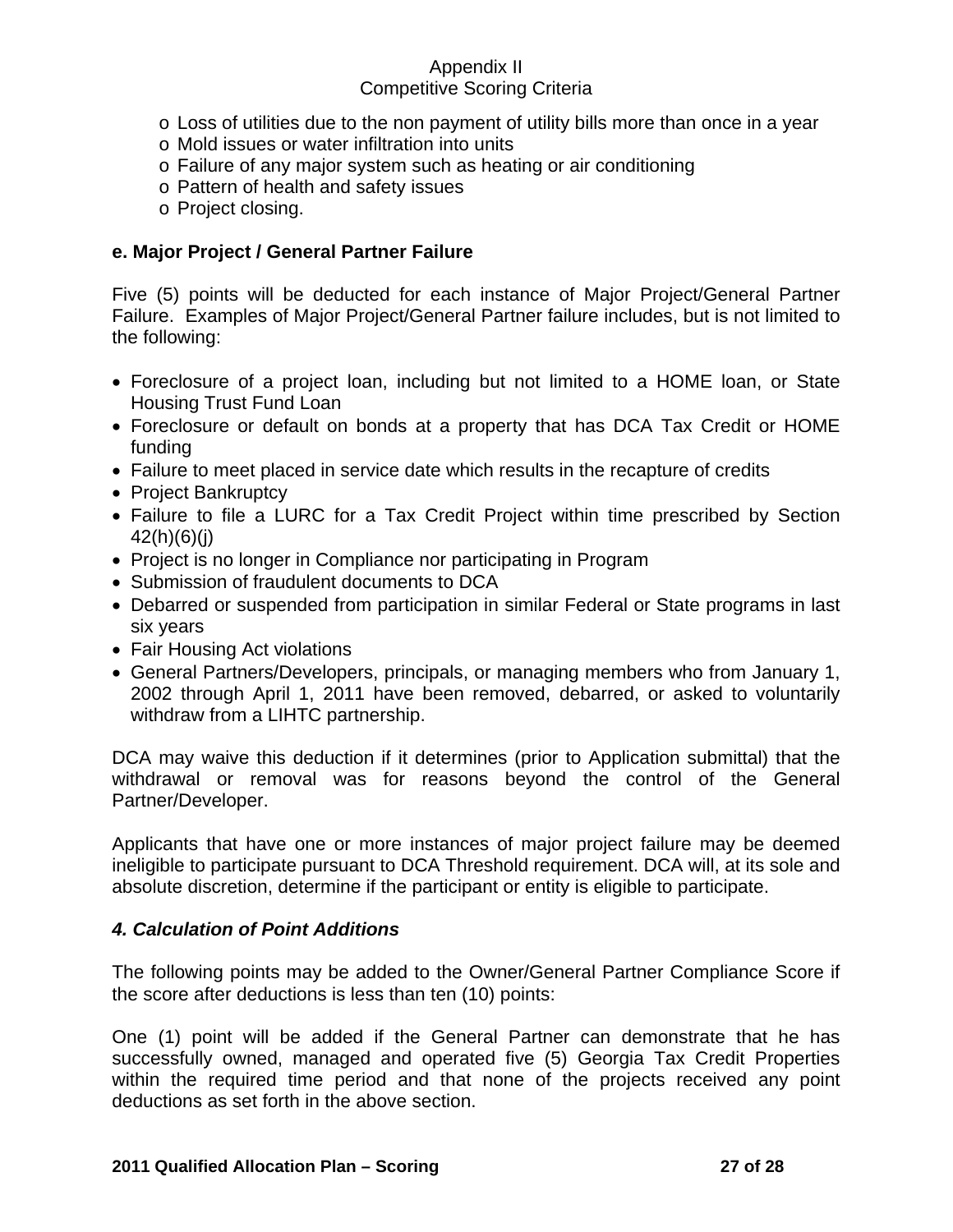## **OR**

Two (2) points will be added if the General Partner can demonstrate that he has successfully owned, managed and operated eight (8) Georgia Tax Credit Properties within the required time period and that none of the projects received any point deductions as set forth in the above section.

#### **OR**

Three (3) points will be added if the General Partner can demonstrate that he has successfully owned, managed and operated ten (10) Georgia Tax Credit Properties within the required time period and that none of the projects received any point deductions as set forth in the above section.

## *B. Exceptions*

- 1. In the event DCA determines that a Project qualifies for a point deduction for an instance of non-compliance in which the cure was not completed by the DCA cure date, for the 2011 round only, the point will not be deducted if the cure is completed prior to Application Submission. The Applicant must submit sufficient evidence and documentation of the cure in the Application.
- 2. In the event DCA determines that a Project qualifies for a point deduction for Program Administrative Non compliance that cannot be cured such as the placement of a over income tenant in a unit and DCA determines that the noncompliance does not constitute a pattern of non-compliance, the Applicant may submit an explanation to DCA within 14 days of notification outlining the corrective action that has been taken by Management to ensure that the non- compliance will not occur again. DCA, at its discretion, may waive the Point deduction.
- 3. In the event DCA determines that a Project qualifies for a point deduction for Physical issues at the project site, the Applicant may submit evidence that corrective action has commenced, the timeline for completion and that sufficient funds have been set aside to pay for the correction within 14 days of notification. DCA, at its discretion, may waive the point deduction.
- 4. Waivers made for exceptions may be withdrawn if the Applicant does not take the proposed corrective action with the approved timeframe.
- 5. Participants who have significant successful tax credit experience outside of Georgia can submit a request that DCA consider that successful experience for point additions. The determination as to what experience will be considered is within the discretion of DCA.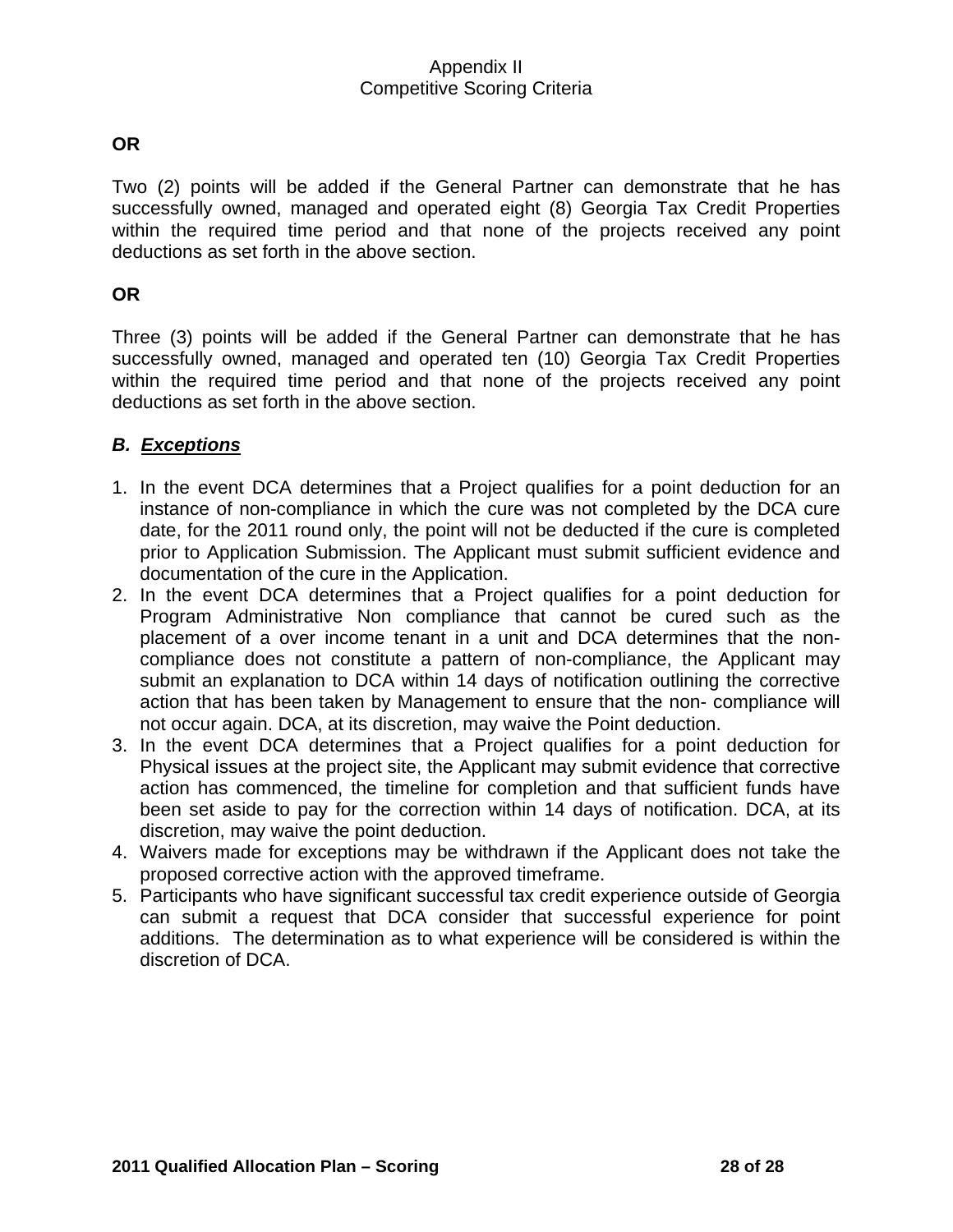#### Georgia Department of Community Affairs Office of Affordable Housing 2011 Qualified Allocation Plan

#### **Exhibit A to Appendix II**

#### **Projects located in Jurisdictions not listed may be eligible for 3 points in this scoring category. 2010 projects to be added later.**

| Proj#    | <b>Project Name</b>                       | In City Limits of  | In Unincorp. Portion of |   | 4% Pts                  |
|----------|-------------------------------------------|--------------------|-------------------------|---|-------------------------|
| 2007-001 | The Bridges at Southlake                  | Albany             |                         |   | 0                       |
| 2008-075 | The Landing at Southlake                  | Albany             |                         |   | $\pmb{0}$               |
| 2009-009 | The Cove at Southlake                     | Albany             |                         |   | 0                       |
| 2009-066 | Lakewood Hills Sr Village                 | Athens             |                         |   | 0                       |
| 2007-009 | <b>Ashton Browns Mill</b>                 | Atlanta            |                         |   | 0                       |
| 2007-048 | <b>Welcome House</b>                      | Atlanta            |                         |   | 0                       |
| 2007-050 | The Oakes at Auburn Pointe I              | Atlanta            |                         |   | 0                       |
| 2007-051 | John O. Chiles Annex Supportive Housing   | Atlanta            |                         |   | $\pmb{0}$               |
|          | 2007-052 Ashley CollegeTown II            | Atlanta            |                         |   | 0                       |
| 2008-060 | Adamsville Green Senior Apartments        | Atlanta            |                         |   | 0                       |
| 2008-062 | The Veranda III at Auburn Pointe          | Atlanta            |                         |   | $\pmb{0}$               |
| 2009-027 | Columbia Townhomes at Edgewood            | Atlanta            |                         |   | $\pmb{0}$               |
| 2009-028 | Mechanicsville Ph 6                       | Atlanta            |                         |   | 0                       |
|          | 2009-032 Manor at Scott's Crossing        | Atlanta            |                         |   | 0                       |
| 2009-502 | <b>Flipper Temple</b>                     | Atlanta            |                         | x | 0                       |
| 2007-501 | The Terraces III                          | Atlanta            |                         | x | 0                       |
| 2008-006 | The Terrace at Edinburgh                  | Augusta            |                         |   | 0                       |
| 2009-010 | The Crest at Edinburgh                    | Augusta            |                         |   | 0                       |
| 2009-031 | Underwood Sr                              | Augusta            |                         |   | 0                       |
| 2008-502 | <b>Highland Ridge</b>                     | Austelll           |                         | x | 1                       |
| 2007-008 | Courtes de Emerald II                     | Bainbridge         |                         |   | 0                       |
| 2007-030 | The Rivers Apartments                     | Bainbridge         |                         |   | 0                       |
| 2009-015 | <b>Ridgefield Place</b>                   | Bainbridge         |                         |   | 0                       |
| 2007-021 | Villas on Forsyth                         | <b>Barnesville</b> |                         |   | 0                       |
| 2009-005 | <b>Powell Place</b>                       | <b>Barnesville</b> |                         |   | 0                       |
| 2007-007 | <b>Country Lane Apartments</b>            | <b>Blakely</b>     |                         |   | tbd                     |
| 2007-035 | <b>Blakely Commons</b>                    | <b>Blakely</b>     |                         |   | tbd                     |
| 2008-030 | Dogwood View                              | <b>Bremen</b>      |                         |   | 1                       |
| 2007-022 | The Village at Wedgewood                  | Cairo              |                         |   | tbd                     |
| 2008-055 | Park Place                                | Carrollton         |                         |   | 0                       |
| 2009-058 | Park Place II                             | Carrollton         |                         |   | 0                       |
| 2009-050 | <b>Hummingbird Pointe</b>                 | Cedartown          |                         |   | 0                       |
| 2007-013 | <b>Whitehall Commons Apartments</b>       | Cleveland          |                         |   | $\overline{\mathbf{c}}$ |
|          | 2007-015 Whitehall Manor Apartments       | Cleveland          |                         |   | $\overline{c}$          |
|          | 2007-025 Baker Village Apartments Phase I | Columbus           |                         |   | tbd                     |
| 2007-504 | Lumpkin Park                              | Columbus           |                         | x | tbd                     |
| 2008-074 | Baker Village Apartments Phase II         | Columbus           |                         |   | tbd                     |
| 2008-020 | Rosewood Estates                          | Cordele            |                         |   | 1                       |
| 2008-025 | Woodvale II Apartments                    | Cordele            |                         |   | 1                       |
| 2008-031 | <b>Willow Apartments</b>                  | Cordele            |                         |   | 1                       |
| 2008-033 | Woodvale I Apartments                     | Cordele            |                         |   | 1                       |
| 2009-014 | Harristown Park                           | Covington          |                         |   | 0                       |
| 2008-011 | <b>Hooks Plantation Apartments</b>        | Cuthbert           |                         |   | 1                       |
| 2007-502 | Columbia Park                             | Decatur            |                         | x | tbd                     |
| 2008-072 | <b>Friendship Crossings</b>               | Donalsonville      |                         |   | tbd                     |
| 2008-048 | <b>Pine Meadows</b>                       | Douglas            |                         |   | $\mathbf{1}$            |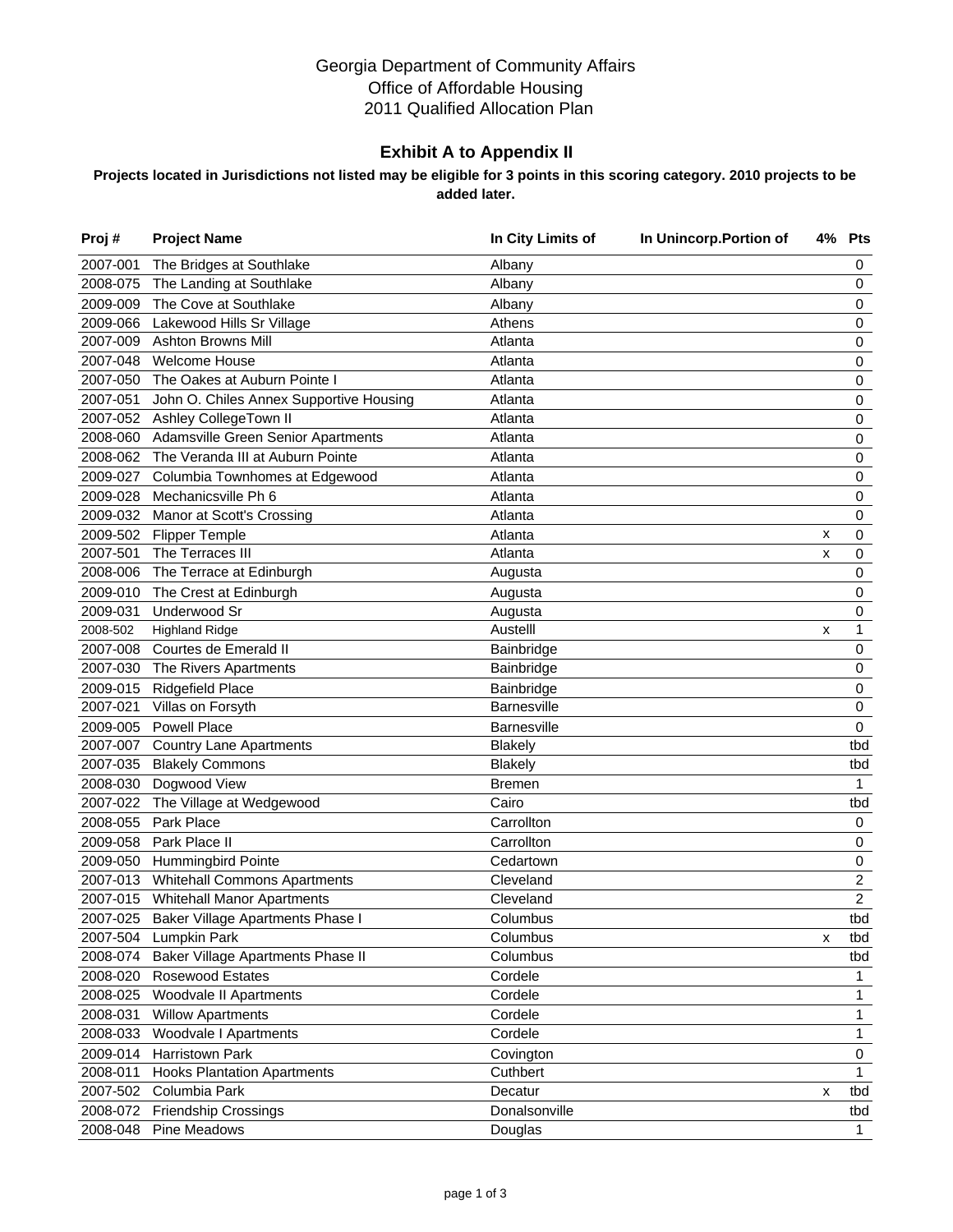#### Georgia Department of Community Affairs Office of Affordable Housing 2011 Qualified Allocation Plan

#### **Exhibit A to Appendix II**

#### **Projects located in Jurisdictions not listed may be eligible for 3 points in this scoring category. 2010 projects to be added later.**

| Proj#    | <b>Project Name</b>                      | In City Limits of    | In Unincorp. Portion of |   | 4% Pts         |
|----------|------------------------------------------|----------------------|-------------------------|---|----------------|
| 2008-019 | <b>Shannon Estates</b>                   | Dublin               |                         |   | 1              |
| 2008-068 | Oconee Park Apartments                   | Dublin               |                         |   | 1              |
| 2009-033 | <b>Gateway East Point</b>                | <b>East Point</b>    |                         |   | 0              |
| 2009-506 | Woodbridge at Parkway Village            | Fairburn             |                         | х | 0              |
| 2007-031 | <b>College Square Apartments</b>         | Fort Valley          |                         |   | 2              |
| 2007-034 | Magnolia Terrace II                      | <b>Fort Valley</b>   |                         |   | 2              |
| 2008-064 | <b>Prairie Summit Apartments</b>         | Gordon               |                         |   | $\mathbf{1}$   |
| 2007-004 | <b>Cotton Mill Lofts</b>                 | Hawkinsville         |                         |   | tbd            |
| 2007-029 | <b>Cloverset Place</b>                   | Hazlehurst           |                         |   | $\overline{c}$ |
| 2007-039 | <b>Big Sky Village</b>                   | Hiawassee            |                         |   | $\overline{c}$ |
|          | 2007-503 Hinesville                      | Hinesville           |                         | x | $\overline{a}$ |
| 2007-032 | Kingsland Phase II - Family              | Kingsland            |                         |   | tbd            |
| 2007-038 | <b>Lucky Pointe</b>                      | LaFayette            |                         |   | $\overline{c}$ |
| 2008-044 | <b>Mallard Lake Apartments</b>           | LaGrange             |                         |   | tbd            |
| 2007-053 | The Terraces at Parkview                 | Lithonia             |                         |   | $\overline{c}$ |
| 2009-055 | Shoal Creek Manor                        | <b>Locust Grove</b>  |                         |   | 0              |
| 2009-041 | <b>Bartlett Crossing</b>                 | Macon                |                         |   | $\pmb{0}$      |
|          | 2007-024 The Retreat at Dorsey Manor     | Marietta             |                         |   | 0              |
| 2008-065 | The Tower at Dorsey Manor                | Marietta             |                         |   | 0              |
| 2009-029 | Legacy at Walton Village Ph 2            | Marietta             |                         |   | $\pmb{0}$      |
| 2009-039 | Heritage at McDonough                    | McDonough            |                         |   | 0              |
| 2008-049 | <b>Baldwin Park</b>                      | Milledgeville        |                         |   | 1              |
| 2008-076 | <b>Skyline Trace Apartments</b>          | Monroe               |                         |   | 1              |
| 2008-009 | Antigua Place Phase II                   | Moultrie             |                         |   | 1              |
| 2007-006 | Heritage Square Elderly Apartments       | Pelham               |                         |   | $\overline{c}$ |
| 2009-056 | Cameron Court Ph II                      | Perry                |                         |   | 0              |
| 2007-020 | <b>Sheppard Station Apartments</b>       | Pooler               |                         |   | tbd            |
|          | 2008-012 Spring Creek Apartments         | Quitman              |                         |   | 1              |
| 2008-045 | <b>Preston Place Apartments</b>          | Quitman              |                         |   | 1              |
| 2009-002 | Etowah Terrace Sr                        | Rome                 |                         |   | 0              |
| 2008-056 | Camellia Lane, L.P.                      | Sandersville         |                         |   | 1              |
| 2007-049 | Sustainable Fellwood - Phase I           | Savannah             |                         |   | 0              |
| 2008-059 | Sustainable Fellwood Phase II            | Savannah             |                         |   | 0              |
| 2009-023 | Sustainable Fellwood Ph III              | Savannah             |                         |   | 0              |
| 2009-069 | Savannah Gardens Ph I                    | Savannah             |                         |   | 0              |
| 2008-010 | Southwood Apartments                     | Shellman             |                         |   | 1              |
| 2008-054 | Galleria Manor of Smyrna                 | Smyrna               |                         |   | 1              |
| 2009-038 | <b>Summerville Gardens</b>               | Summerville          |                         |   | 0              |
| 2008-061 | Paradise Estates Apartments              | Sylvester            |                         |   | 1              |
| 2008-028 | <b>Washington Estates</b>                | Tennille             |                         |   | tbd            |
| 2009-061 | <b>Ruthie Manor</b>                      | Thomaston            |                         |   | 0              |
| 2008-027 | <b>Tifton Estates</b>                    | Tifton               |                         |   | tbd            |
| 2009-006 | Woodlawn Terrace                         | Valdosta             |                         |   | 0              |
| 2008-093 | Potemkin Senior Village of Warner Robins | <b>Warner Robins</b> |                         |   | 1              |
| 2009-017 | Ware Hotel                               | Waycross             |                         |   | 0              |
| 2009-051 | Waynesboro Sr                            | Waynesboro           |                         |   | $\mathbf 0$    |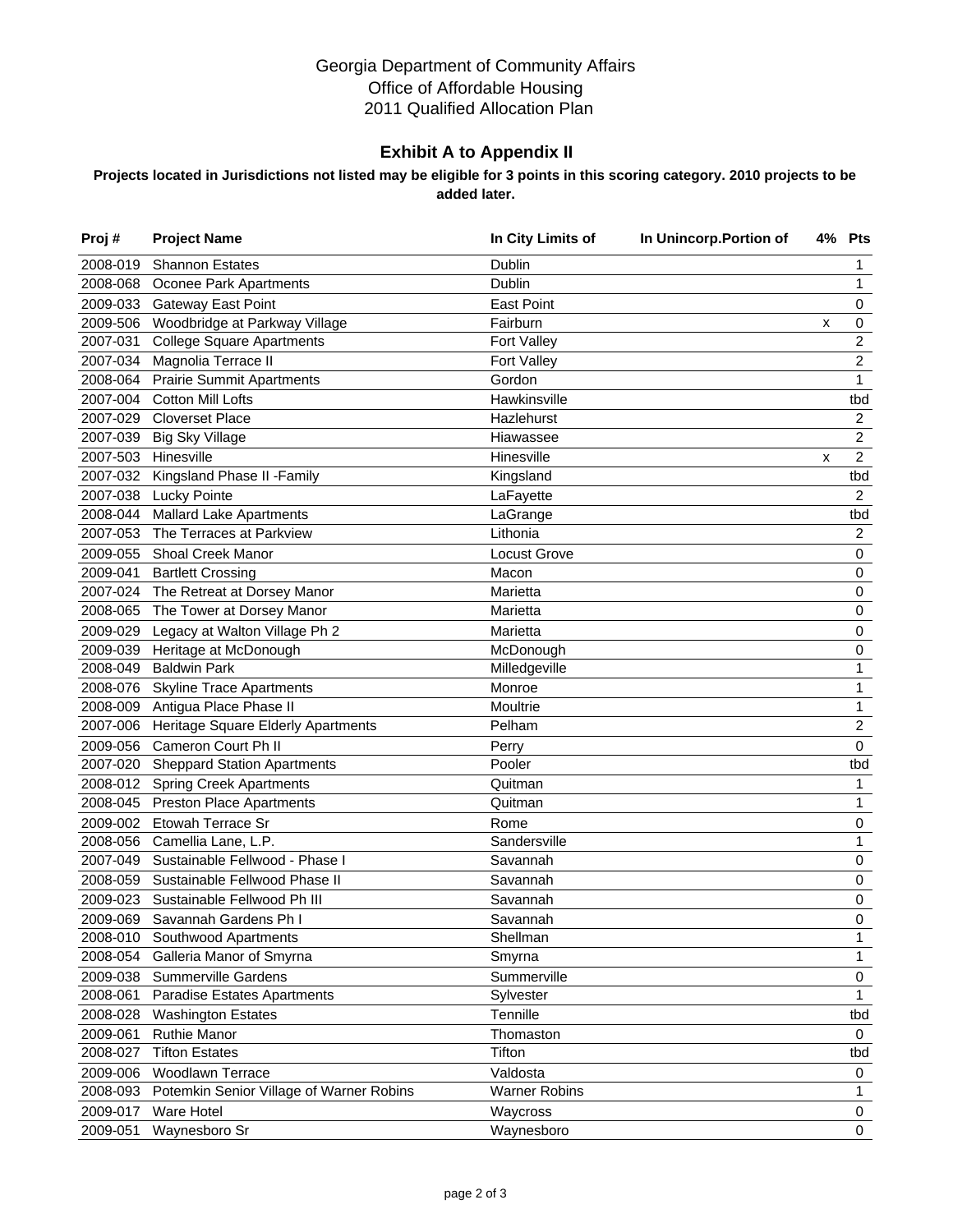#### Georgia Department of Community Affairs Office of Affordable Housing 2011 Qualified Allocation Plan

#### **Exhibit A to Appendix II**

#### **Projects located in Jurisdictions not listed may be eligible for 3 points in this scoring category. 2010 projects to be added later.**

| Proj#    | <b>Project Name</b>                      | In City Limits of | In Unincorp. Portion of | Pts<br>4% |
|----------|------------------------------------------|-------------------|-------------------------|-----------|
| 2009-047 | Heritage at Madison Pointe               | Woodstock         |                         | 0         |
| 2008-032 | <b>Pine Terrace Apartments</b>           | Wrightsville      |                         |           |
| 2009-049 | Shangri-La Park                          |                   | <b>Bartow</b>           | 0         |
| 2007-036 | <b>Ashford Landing Senior Residences</b> |                   | DeKalb                  | 0         |
| 2007-040 | <b>Tuscany Village</b>                   |                   | DeKalb                  | 0         |
| 2008-504 | <b>Highland Place</b>                    |                   | DeKalb                  | 0         |
|          | 2009-042 Antioch Villas & Gardens, Ph 3  |                   | DeKalb                  | 0         |
| 2009-045 | Marketside at Brookleigh                 |                   | DeKalb                  | 0         |
| 2007-016 | The Legacy at Walton Lakes               |                   | Fulton                  | tbd       |
| 2007-043 | Juniper Court                            |                   | Hart                    | 2         |
| 2009-035 | Brookhaven Ph II                         |                   | Lowndes                 | $\Omega$  |
| 2008-073 | West Haven Senior Village                |                   | Tift                    |           |
|          | 2008-047 Ocean Breeze Park, L.P.         |                   | Ware                    |           |

**NOTE: 2010 Funding Round projects will be added to this list after announcements are made.**